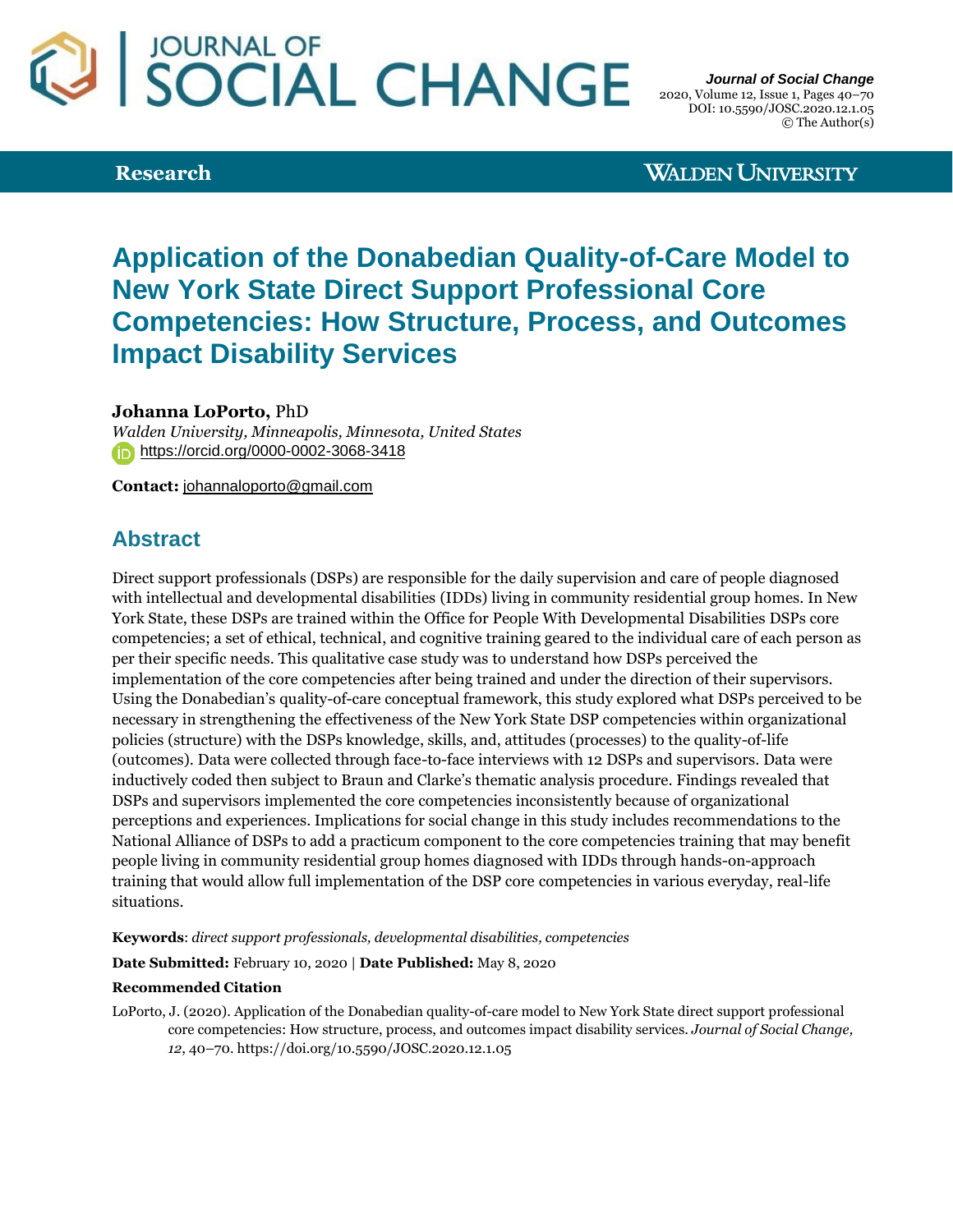# **Introduction**

People living in New York State residential group homes rely on their staff to provide 24-hr care and services as their intellectual or developmental disabilities (IDDs) do not allow them to care for themselves (Hewitt & Lakin, 2001). These group homes provide people diagnosed with IDD rehabilitation services so each person can successfully live, work, and learn within the community. As people with IDDs continue to transition to community group homes, the need for workers to provide support care and services increase. Direct support professionals (DSPs) provide these support services with the primary function of providing personal assistance, supervision, behavioral management, and medication administration 24 hr per day (Hewitt et al., 2004). DSPs work in several settings that include home-health agencies, hospitals, individualized residential alternatives, supportive apartments, and home-community-based service facilities.

The need for DSPs is projected to grow from 369,580 in 2010 to 505,060 by the end of 2020 (Paraprofessional Health Institute, 2013). The Office for People With Development Disabilities ([OPWDD], 2013) emphasized that nonprofit organizations providing services to people with IDD experience continuous high turnovers because of job-related stress, burnout, work demands, and low organizational morale. As a result, the care for the people in these organizations become compromised due to the increased likelihood of client abuse, neglect, and overall inadequate care and services (Hewitt & Lakin, 2001; Hewitt & Larson, 2007). As such, OPWDD created a competencies curriculum, that provides administrative support, structure, and oversight for the implementation of a professional development program. This program is composed of seven goals, 23 standardized competencies, and 60 identified skill sets (National Alliance for Direct Support Professionals, 2011; see Appendix).

This policy aims to provide all DSPs the education and training of standardized technical, cognitive, and ethical core competencies. The problem identification in this study, however, is that DSP competencies training and education have been developed, but it is not known how those DSP competencies are being implemented and practiced in IDD provider organizations. The goal of this qualitative research was to explore DSPs perception and experience in implementing the competencies within their organizations.

# **Background**

The need for disabilities policy change came to the forefront when, in 1972, emerging journalist Geraldo Rivera secretly entered Building 6 of the Willowbrook School in Staten Island, New York, and, with a hidden camera, captured live video footage of the school's overcrowding; staff's dehumanizing practices; dangerous, dirty conditions of the institution; and the abuse of residents (Rothman & Rothman, 1984).

Rivera's news coverage resulted in public outrage with advocacy groups filing a class action suit against New York. On April 30, 1975, Judge Orin Judd signed the Willowbrook consent decree, ending a 3-year legal battle to improve conditions for the mentally disabled. New York State was mandated to spend \$2 million creating small community housing and group homes providing all necessary living provisions such as food, clothing, clean and safe environments, medical and therapeutic services, programming, and education. The consent decree also mandated community integration to ultimately prepare each resident for life in the community (Rothman & Rothman, 1984). Through the consent decree, people with IDD now transitioned from institutions to community residences.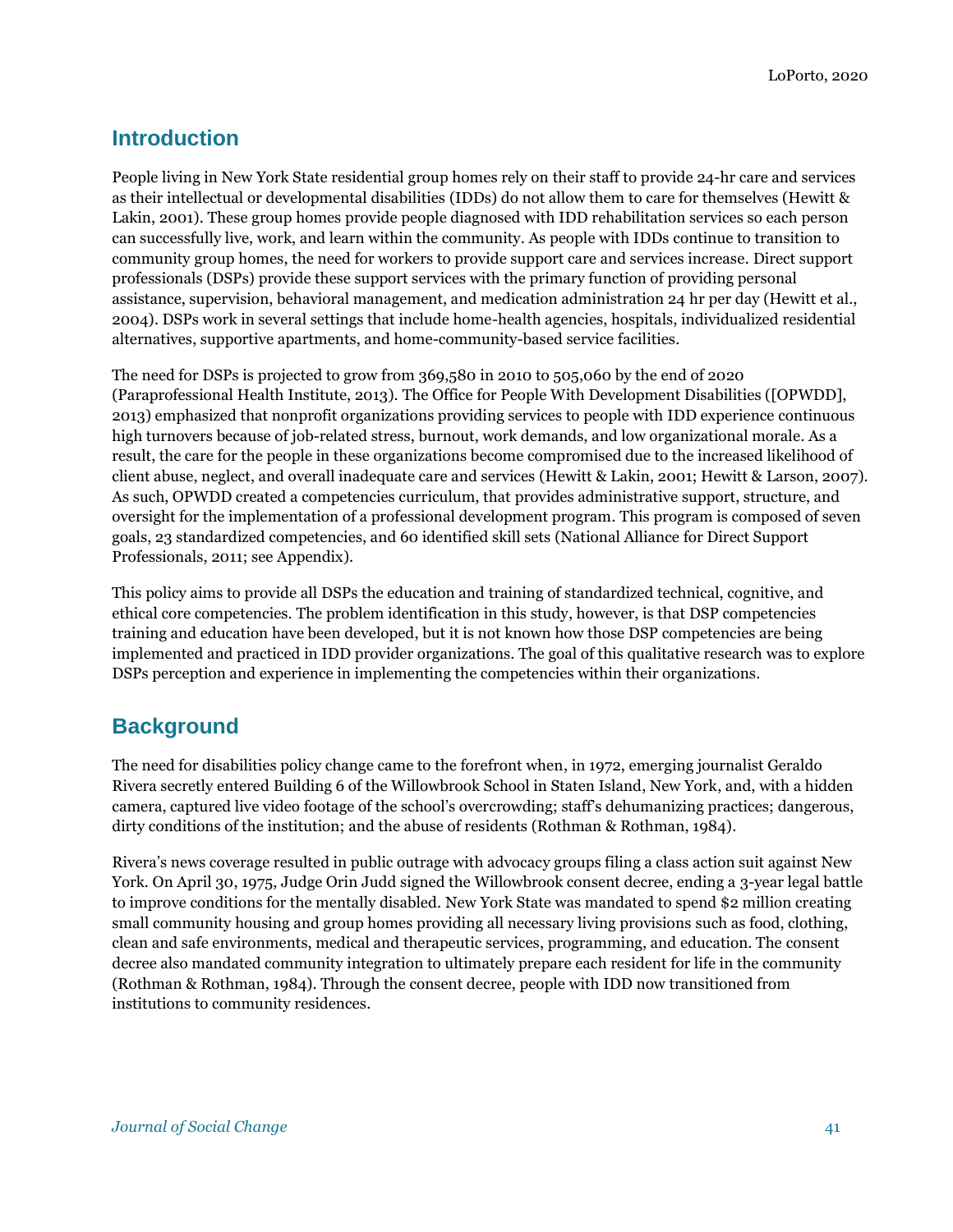# **Donabedian Quality-of-Care Model**

Extant literature on people living in these community residences demonstrates the need of operational processes that maximizes the quality of care (QOC) for residents. Donabedian's (1980) QOC model identifies three domains relevant to high-quality client care: structure, process, and outcome. Donabedian's model refers to the environment and the resources necessary to provide services that include facilities, equipment, staff, and monetary resources. The process describes the techniques and practices implemented to provide care, while outcomes are the end results realized by the recipient. According to Donabedian, an established structure is a prerequisite to effective process, and effective processes are a prerequisite for high-quality outcomes. Other researchers also used Donabedian's model to identify QOC. In 1990, the U.S. Institute of Medicine published a now widely used definition of quality care: "quality of care is the degree to which health services for individuals and populations increase the likelihood of desired health outcomes and are consistent with professional knowledge" (Lohr & Schroeder, 1990, p. 21), expanding on Donabedian's QOC model. Camilleri and O'Callaghan (1998) developed eight attributes for their QOC model that included professionalism, technical care, service personalization, cost, environment, client amenities, accessibility, and catering. Jabnoun and Chaker (2003) used 10 dimensions for their QOC model in the medical sector that included tangibles, accessibility, understanding, courtesy, reliability, security, credibility, responsiveness, communication, and competence. In that same year, Lawthers and colleagues (2003) developed a QOC framework concluding that high QOC for people with disabilities required a link between a medical and social QOC model. All research points to the relationship between organizational characteristics, staff performance to the QOC and client outcomes.



**Figure 1.** *Donabedian Quality-of-Care Model. Adapted from p. 113 of Ranji, S. R., Kanaka, S., Posley, K. A., Lewis, R., Sundaram, V., Galvin, C., & Winston, L. G. (2007).* Closing the quality gap: A critical analysis of quality improvement strategies (Vol. 6: Prevention of healthcare-associated infections)*. Agency for Healthcare Research and Quality.*

# **The Role of the DSP**

Following the Willowbrook consent degree in 1975, Public Law 97-35, entitled the Medicaid Home and Community-Based Services Wavier, went into effect in 1981. This law provided a stimulus for community services and family supports, and a reduction of dependence on institutional care. It is now the principle source of funding for in-home services, comprising 70% of the funding in the United States (Rizzolo et al., 2013). The waiver allows for people living with IDD to live in community residential group homes through their life span. Thus, the DSP role began to shift from that of primary caregiver assisting the person with activities of daily living to that of a qualified professional requiring training in community supports, skill development, medication administration, behavior management, and crisis intervention (Hewitt, 1998; Hewitt & Lakin, 2001; Hewitt et al., 2004; Larson & Hewitt, 2005, 2012).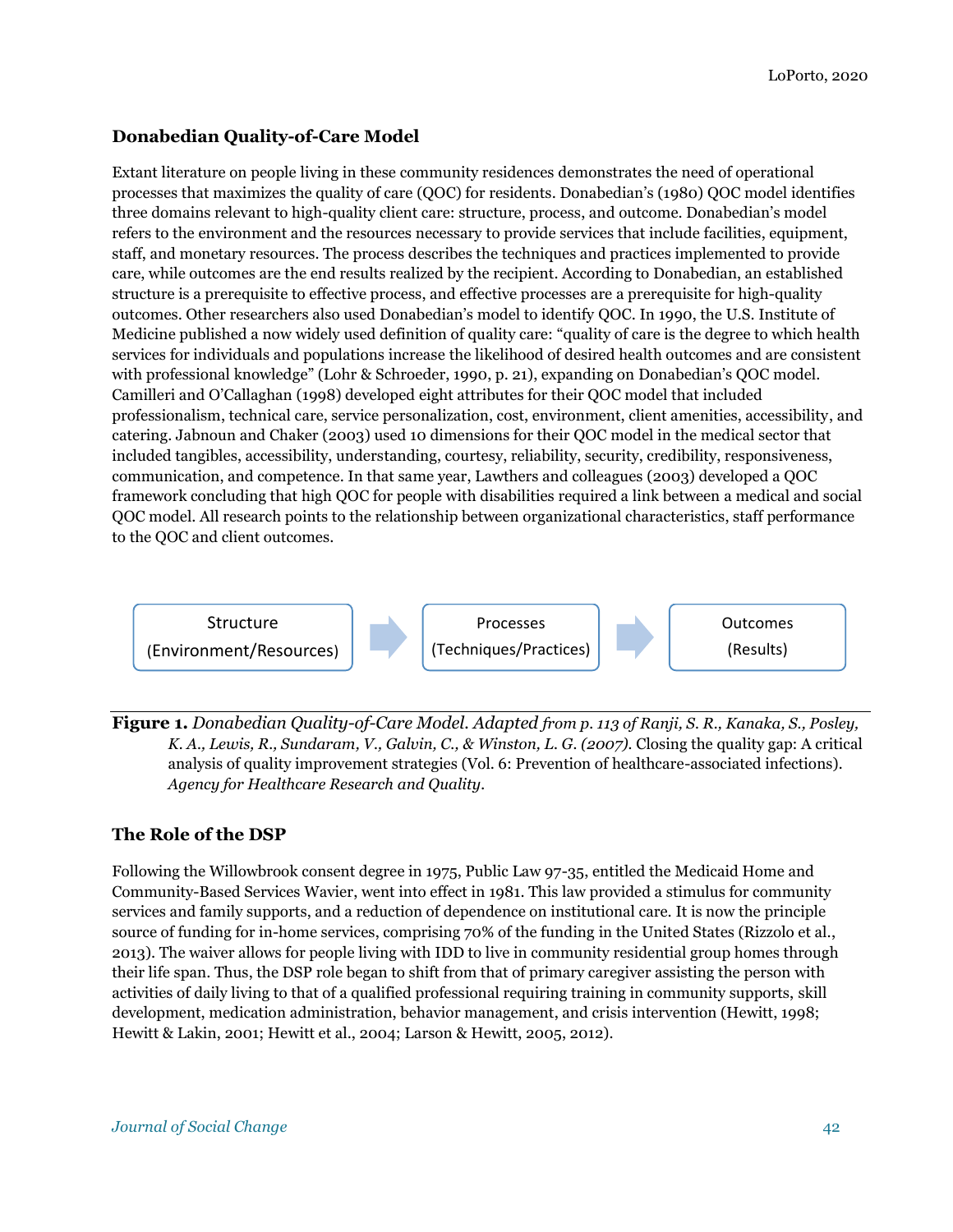# **The Role of Supervisors**

Leadership behavior, disposition, and attitude plays a significant role in the satisfaction, commitment, and morale of employees (Berson & Linton, 2005; Chun et al., 2012; Godshalk & Sosik, 2000) The concept of leadership carries various definitions and linked to a variety of different roles (Cameron, 2011). Tuckey et al. (2012) defined leadership as having the ability to influence others, whereas Cameron (2011) added that leadership also includes having the ability to influence organizational change. Maynard and colleagues (2012) and McDermott and colleagues (2011), on the other hand, described leadership as going beyond individualistic characteristics and having the ability to balance the organization by empowering its employees.

Organizational leaders oversee the functioning of the organization, whereas managers are left to oversee the daily operations of departments. Supervisors are those that define the job, provide the training, mediate the stresses, create the culture, and establish a well-functioning work environment (Hewitt et al., 2004); at the same time, they are expected to maintain working groups and ensure operational effectiveness to achieve organizational goals (Gosling & Mintzber, 2003). These supervisors are not always equipped to fulfill the supervisory demands of their position as leadership skills, essential training, knowledge, and competencies lack (Avolio et al., 2009; Burchard et al., 1990; Hewitt et al., 2004; Thousand et al., 1986). Mansell (2006) stated that managers who hold leadership positions need to be skilled enough to influence the direction of quality supports provided by the DSPs by ensuring education and training of the DSPs (McConkey & Collins, 2010; Hewitt et al., 2004; Hewitt & Larson, 2012). Problems begin to exist when these managers do not possess the skills to engage in leadership compromising working relationships and organizational operations demands (Gosling & Mintzber, 2003). Hewitt et al. (2004) provided comprehensive research when their study of 146 participants of a focus group concluded that managers must be competent to lead.

# **Purpose and Methodology**

The purpose of this study was to explore the relationship between policy implementation and organizational cultures. The DSP competencies are implemented across all New York State disability provider organizations (Valla, 2014); nevertheless, there is a lack of research regarding how DSPs perceive the New York State DSP competencies implemented in their organizations. Managing DSP performance continues to be problematic as challenges continue to exist in New York State IDD provider organizations. DSPs now are required to implement the DSP competencies within perceived barriers such as organizational policies, procedures or practices that limit them from implementing the competencies effectively (Larson & Hewitt, 2012). In addition, barriers may also be perceived as directives given by frontline managers that conflict with the New York State DSP competencies. Conflicting directives and policies results in job-related stress, burnout, and low organizational morale, which ultimately impacts the service and care that is being provided to the people receiving services (Hewitt & Lakin, 2004; Konrad & Morgan, 2006; Larson & Hewitt, 2012).

The purpose of research using qualitative, descriptive methods were to explore DSP experiences and perceptions of the New York State DSP competencies implementation in their organization. In this study, the researcher aimed to answer the research questions on (a) how DSPs describe the effectiveness of the New York State DSP competencies in relationship to their job satisfaction and organizational morale and (b) what DSPs perceive that it would take to enhance the effectiveness of the competencies organizational practices to ultimately improve IDD care and supports.

The participants for this study came from two New York State provider organizations, one in New York City (Agency A) and other in upstate Elmira, New York (Agency B), to provide a comparative analysis on how the New York State DSP competencies were currently being implemented in two regions of New York, southern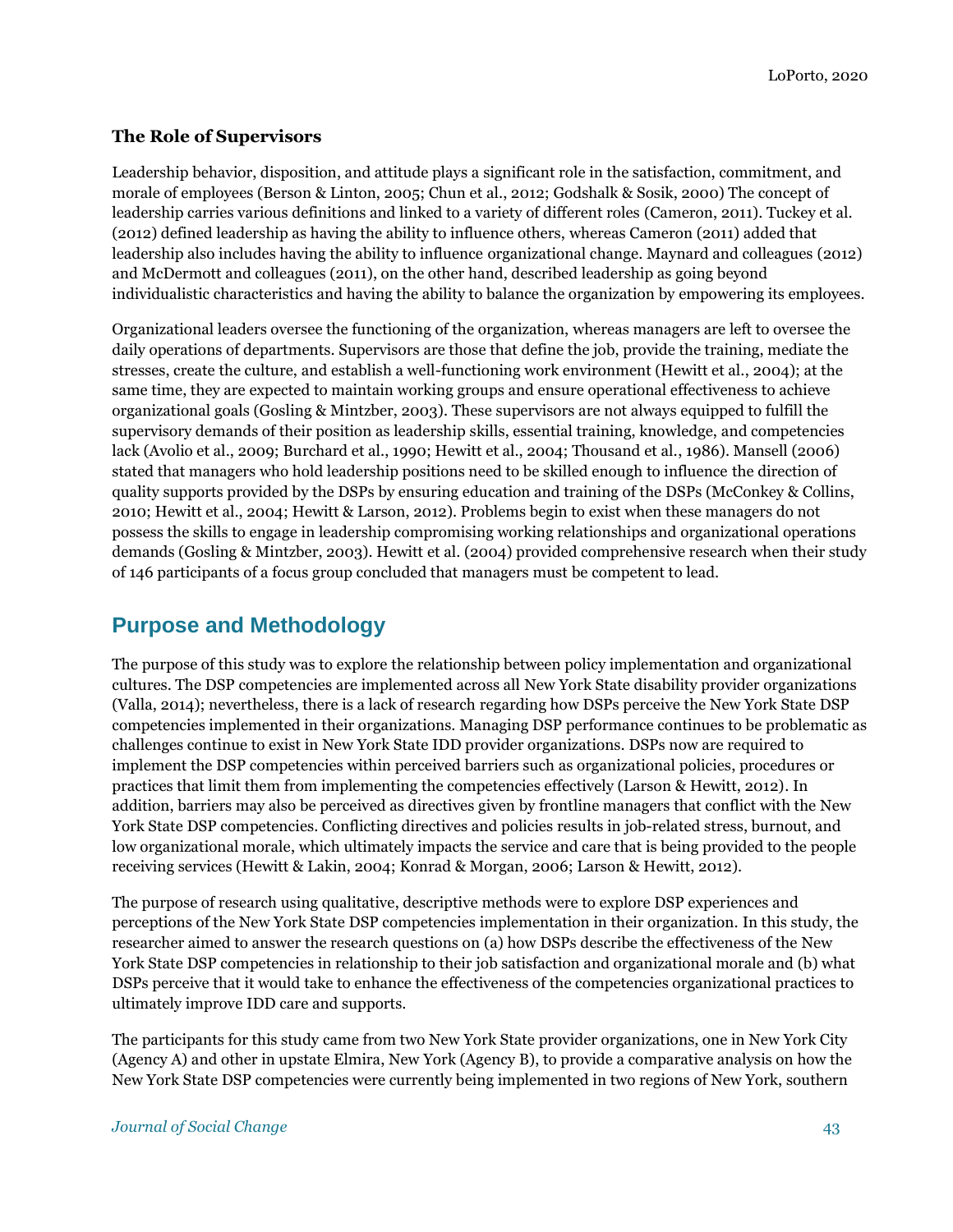and central. Both agencies provided written consent to have the study conducted and after institutional review board approval, flyers were distributed to recruit participants who met the criteria for inclusion: DSPs with work experience between 2–5 years, who were above the age of 18, and who had received the OPWDD New York State DSP core competencies training. The overriding assumption was that if DSPs worked over 2 years and were trained in OPWDD's core competencies, they could recognize discrepancies in organizational policy and practice within OPWDD's competency expectations.

The researcher served as the interviewer, and the protocol used a prescribed a semistructured interview format with questions that focused on the New York State DSP initiative implementation, organizational change, and DSP competency practices. Secondary data included training transcripts, training curricula, and written organizational policies. Data were triangulated through member-checking and sharing interview transcripts with interviewees that verified their accuracy. The other method of triangulation was the comparison of secondary data with primary data collected through the interviews. The data were analyzed through the identification of emerging themes and patterns, used with a descriptive and inductive approach. After transcription, responses were analyzed word for word and sentence by sentence. Data were also aided by a qualitative data analysis software program (CAQDAS) to assist with coding to produce descriptive and interpretive reports based on themes and patterns (Stake, 1995; Yin, 2014).

With participants' signed consent, data were derived from in-depth face-to-face interviews with four DSPs and two frontline managers from each organization, a total of 12 participants for the study through purposeful sampling (Creswell, 2009; Patton, 2002). The researcher continued to sample until saturation was reached upon discovering no additional information.

Table 1 depicts the supervisors and DSPs that participated in the study. The participants that were informed in advance that the interviews would be within two face-to-face sessions, for 1 hr, and audio-recorded. All participants granted signed consents to be interviewed and audio-recorded. The participants included a total of five men and seven women. Agency A participants were one male and five females with the male being one of the frontline managers. Agency B participants included four males and two females with two males as frontline managers. The agencies carried different titles for the frontline manager position, with Agency A referring to them as program managers and Agency B calling them program supervisors. For the purpose of this study, I referred to all employees in a supervisory position as supervisor, designated with the letter "M" and corresponding number to indicate the participant were in a management level position. The other eight participants were employed and referred to as DSPs. All participants from both agencies were full-time employees working in residential group homes serving people with IDD.

Questions for the interview were developed to answer each of the research questions. Interviews for both agencies were completed between 30 and 40 min for each of their sessions except for Participant G. As per his request, his interview was completed during one session that lasted 40 min. Participant G was unable to meet for his first scheduled interview because he experienced car trouble and, upon notifying the researcher, requested to have his entire interview conducted the following day. Through semistructured interview questions, participants added their own opinions and ideas. During the interviews, the researcher conducted member-checking to allow each of the participants the opportunity to clarify their answers and to ensure the participants' answers were being understood correctly by repeating the answers back to them (Miles et al., 2014).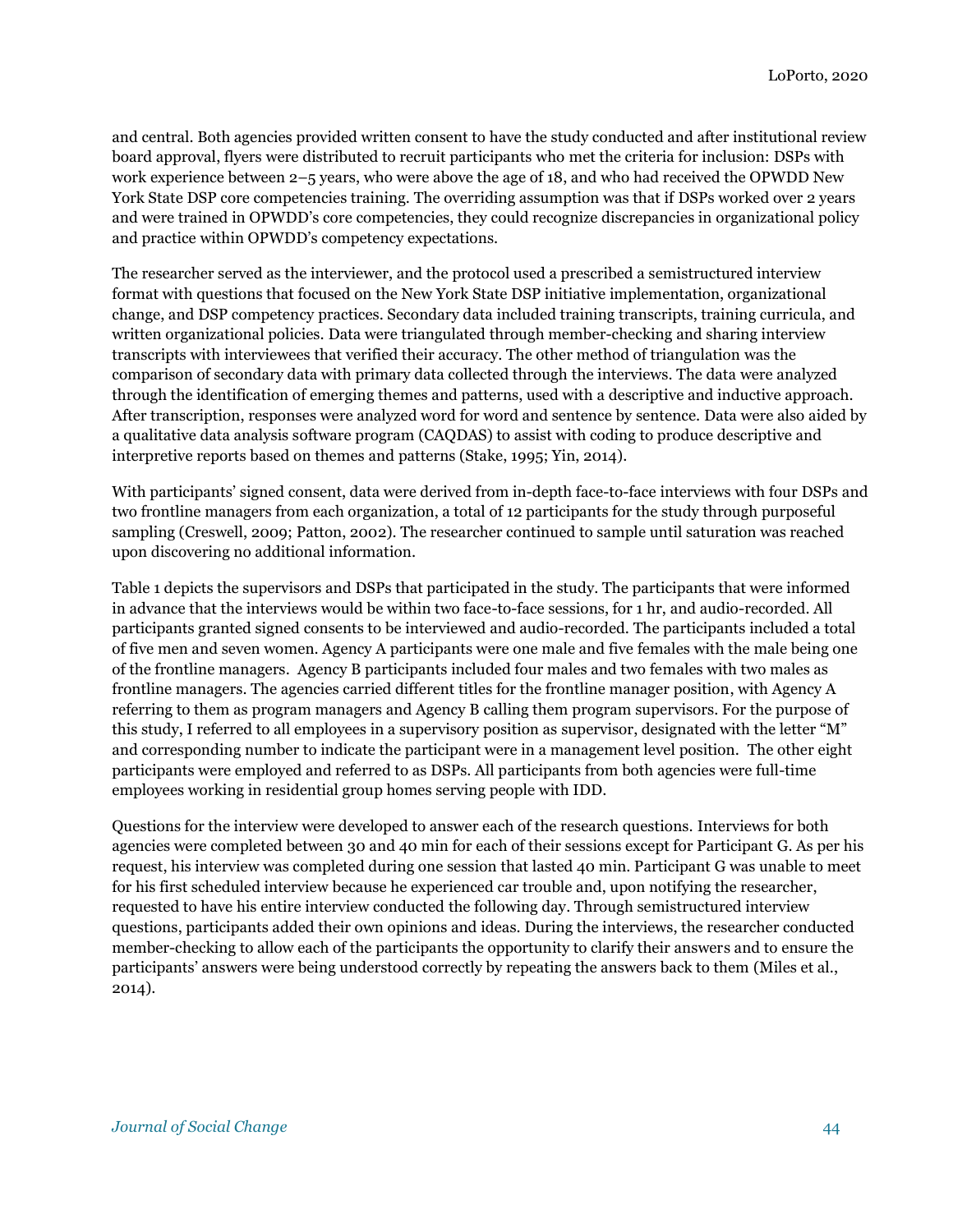| Participant | <b>Agency</b> | <b>Position</b> | Gender | Age | <b>Years employed</b> |
|-------------|---------------|-----------------|--------|-----|-----------------------|
| $M-1$       | A             | Supervisor      | Female | 28  |                       |
| $M-2$       | A             | Supervisor      | Male   | 32  |                       |
| $M-3$       | B             | Supervisor      | Male   | 58  | n                     |
| $M-4$       | B             | Supervisor      | Male   | 27  | $2.5\,$               |
| A           | А             | <b>DSP</b>      | Female | 42  | 4                     |
| B           | Α             | <b>DSP</b>      | Female | 56  | 10                    |
| C           | Α             | <b>DSP</b>      | Female | 27  | 5                     |
|             | Α             | <b>DSP</b>      | Female | 28  | 3                     |
| E           | в             | <b>DSP</b>      | Male   | 27  | 3                     |
| F           | в             | <b>DSP</b>      | Male   | 36  | $2.5\,$               |
| G           | в             | <b>DSP</b>      | Female | 56  | 10                    |
| Н           | B             | <b>DSP</b>      | Female | 40  | 10                    |

**Table 1.** *Participant Demographics*

*Note.* DSP = direct support professional.

# **Results**

Once the data were analyzed, the themes discovered were grouped into three categories: barriers, culture, and perception. The researcher coded the information from the interview transcripts in relation to the research question and nodes were created in NVivo 12, with categories being matched to the emergent themes. Table 2 reveals these themes, grouped by category, and the number of sources or responders, along with the number of references found. For example, when asking questions on leadership, 11 participants discussed disconnected leadership, which was referenced 33 times.

| Coded category and its themes | <b>Sources</b> | <b>References</b> |
|-------------------------------|----------------|-------------------|
| <b>Barriers</b>               |                |                   |
| Lack of training              | 12             | 22                |
| Personal interpretations      | 10             | 15                |
| Lack of policies              | 8              | 21                |
| Lack of communication         | 8              | 22                |
| Culture                       |                |                   |
| Evaluations                   | 5              | 11                |
| Inconsistent implementation   | 12             | 18                |
| Disconnected leadership       | 11             | 33                |
| Lack of recognition           | 11             | 24                |
| Perception                    |                |                   |
| Low morale                    | 11             | 26                |
| Low job satisfaction          | 12             | 20                |
| <b>High turnovers</b>         | 8              | 10                |

# **Category 1: Barriers**

Upon analyzing the data, is was evident that there were barriers that led the DSPs from truly grasping and implementing the New York State DSP core competencies.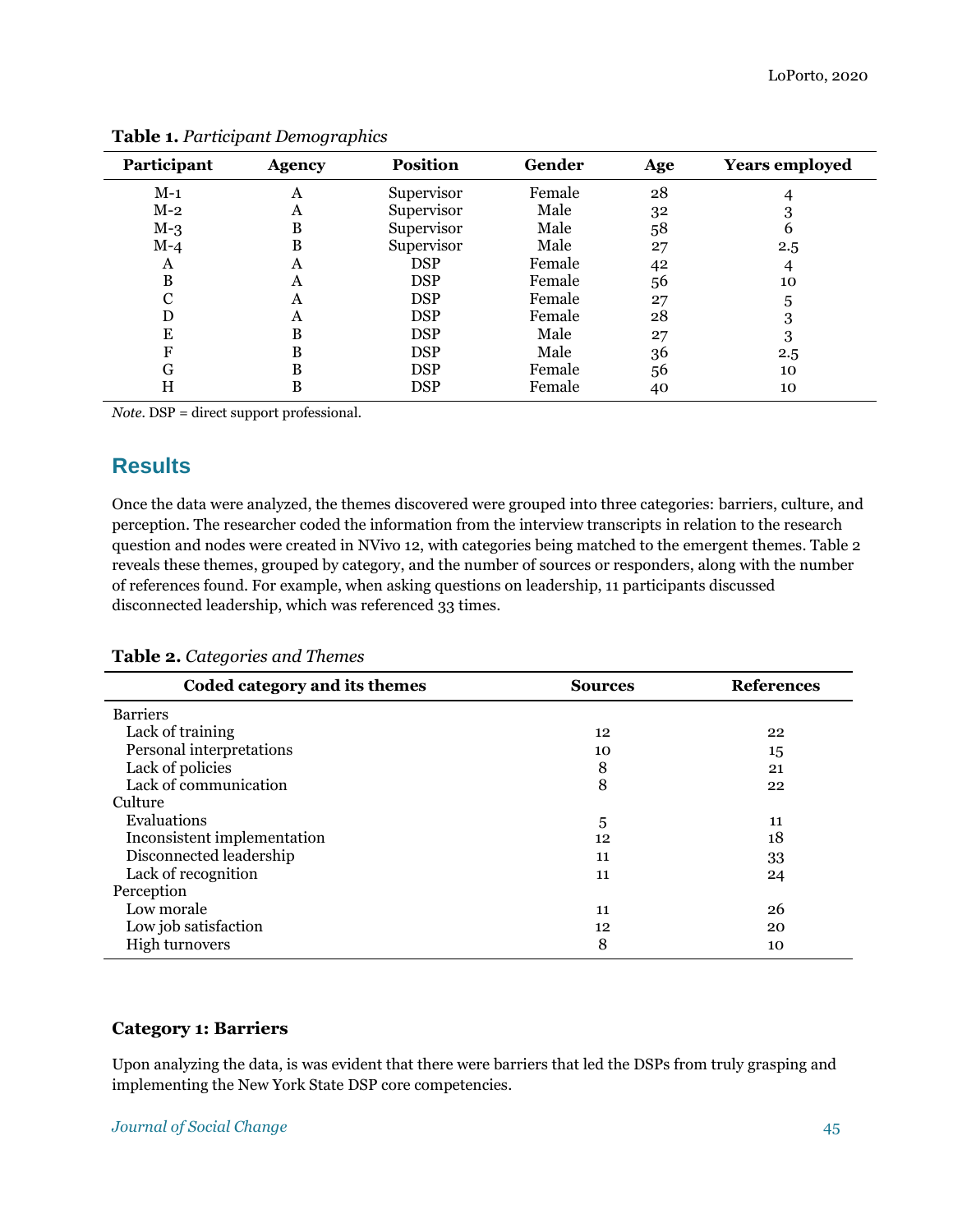## **Lack of trainings**

There were 22 references made to lack of trainings. There were 11 respondents who had various responses to questions regarding training but ultimately, these 11 participants stated that they did not receive core competencies training, did not remember exactly if they did receive training, or felt training was lacking in some way.

## **Personal interpretations**

A second barrier that was noted was that all the participants held different interpretations and views of the core competencies and its effectiveness. There were 15 references made to personal interpretations. The participants related that the competencies are implemented as per the staff's own viewpoints and that their supervisors allowed them the free range to implement the competencies as to their own personal values. As such, the competencies were not implemented as prescribed by the standardized training but rather as per the staff's own interpretations.

## **Lack of policies**

The third theme found was the lack of organizational policies related to the core competencies. There were 21 references made to the lack of policies. Interviews revealed that although the organizations held policies and procedures, none of the participants could remember if or believed that there were any policies or procedures related to the core competencies specifically. In addition, during the interviews, DSPs reported that would like to see written policies regarding the competencies, so they knew exactly what was expected of them.

## **Lack of communication**

There were 22 references made to issues related to the lack of communication. Supervisors and DSPs both acknowledged issues with communication. Supervisors admitted during interviews that they do not have the time to explain everything to their staff due to the multiple responsibilities they are expected to complete each day. The DSPs, on the other hand, stated that information is not communicated to them from their supervisors, resulting in issues with services and supports. In addition, DSPs also conveyed that conflicting information would often be provided by different supervisors, resulting in confusion in directives. DSPs also added that they believed that their supervisors did not take the time to communicate simply because they did not care about the staff.

# **Category 2: Culture**

Organizational culture is understood as behaviors shared among members (Glisson & James, 2002), existing at various levels (Detert et al., 2000) that impacts employees' attitudes and behaviors (Schein, 1996, 2010; Smircich, 1983). Upon reviewing the data, it was clear that the culture of both organizations impacted the way the core competencies were being implemented.

#### **Evaluations**

There were 11 references made to evaluations with one interview being a DSP. All supervisors interviewed stated that the staff performance evaluations were the tool to measure how DSPs were meeting the expectations of implementing the core competencies. The DSPs, however, did not know they were being evaluated on the competencies until they were provided with the form to review and sign. Further, DSPs reported that they felt that their supervisors did not know the core competencies themselves as the competencies were never mentioned throughout the year but only when their evaluations were due.

#### **Inconsistent implementation**

The interviews not only revealed that the core competencies were viewed differently by staff and supervisors, but also that they were implemented inconsistently. There were 18 references made to the inconsistent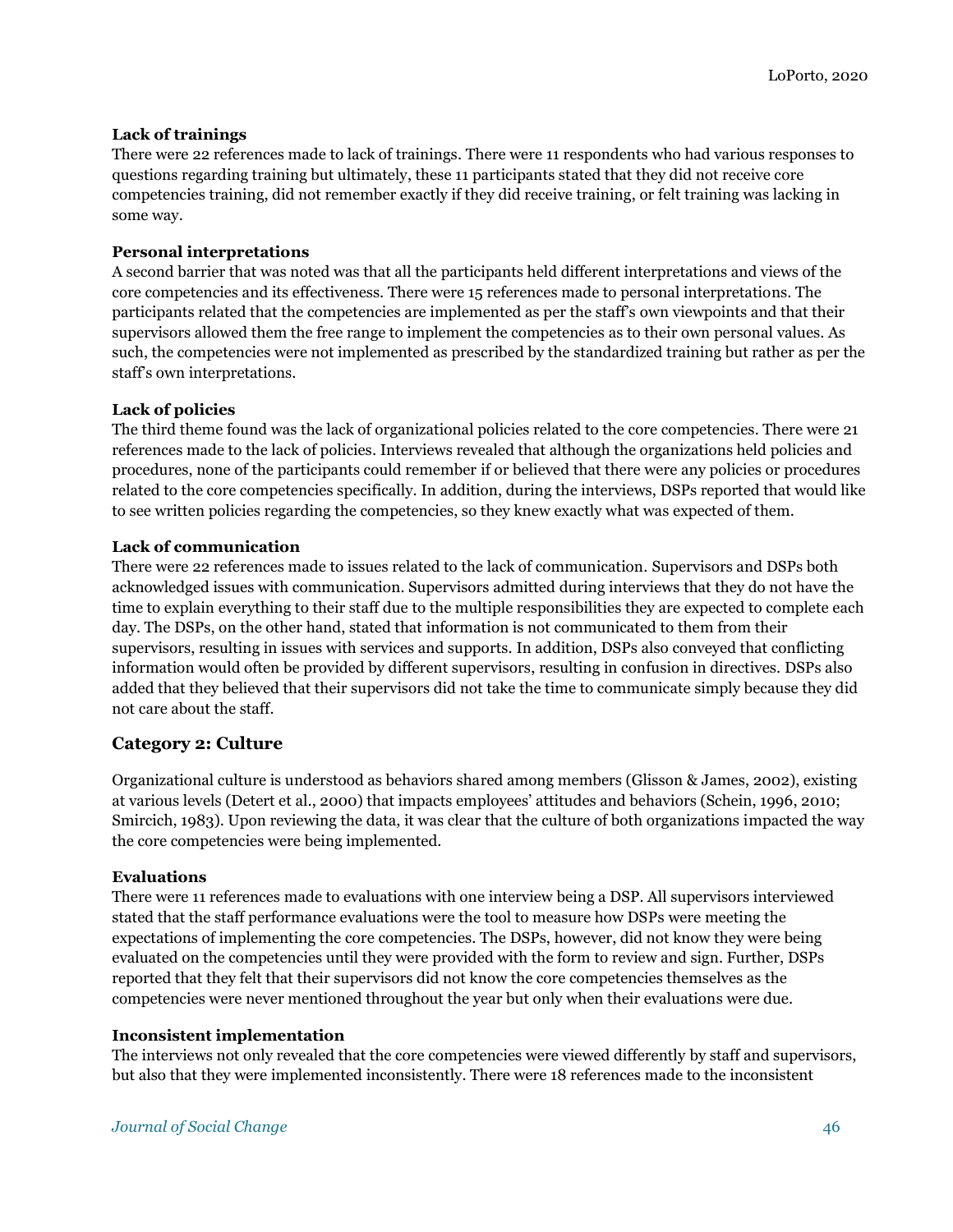implementation of the core competencies. The DSPs described the inconsistencies of implementing the core competencies as per the competency they knew. For instance, DSPs C, F, and H related they implemented the competencies as to what they believed the person needed or as per the competencies they knew.

## **Disconnected leadership**

The organizational structure, the function and mindset of an organization's employees is directly related to the core beliefs and actions of the leadership (Chatman & Cha, 2003). There were 33 references made to disconnected leadership. The data showed that there was a disconnection between the supervisors and the DSPs, which, in turn, impacted the implementation of the core competencies. In addition, the perception of supervisors and DSPs differed. DSPs believed that their supervisors did not engage with them because they did not care about staff. The DSPs either felt that their supervisors did not know enough about their own jobs to help, listen to their concerns or problem solve issues. DSPs also stated that there was a lack of respect from supervisors due to the disparity of roles. For instance, DSP E called himself a "bottom-feeder" to describe his relationship with his supervisor in referring to his role being the lowest position.

Three of supervisors on the other hand, related that they believed they had good leadership skills and stated that they talked and listen to their staff even when they did not have the time. In addition, the supervisors also related that they would work with the staff when needed to allow modeling and assistance. However, Supervisor M-1 believed that even in her position, more layers were needed to promote the core competencies because they were not always available to monitor and provide guidance.

## **Lack of recognition**

Another theme discovered during the data analysis was the lack of recognition noted by the participants interviewed which impacted their job satisfaction overall. There were 24 references made to lack of recognition. In this instance, DSPs and supervisors in both agencies believed that more recognition was needed. Supervisors believed that DSPs could benefit from recognition awards as to provide incentives and increase motivation. DSPs also felt that their work was not recognized particularly because they deal with client behaviors. DSP A described how she is often made to feel unimportant when dealing with client behaviors, as her supervisor never asks if she is hurt or if she is okay. This DSP believed that her own wellbeing does not matter and simply grew accustomed feeling unappreciated for the difficult work she is sometimes faced with.

# **Category 3: Perception**

In reviewing the data, it was discovered that the supervisors and DSPs differed in their perceptions of the implementation of the core competencies because of their specific roles. This disconnection in perception impacted morale, job satisfaction, and retention in each of the organizations, thus effecting the implementation of the core competencies.

#### **Low morale**

There were 24 references made to low morale. The supervisors and DSPs all responded as how they believed morale was in their organizations with different views. Supervisors M-1 and M-2 from Agency A both acknowledged that the morale was different and depended if you worked in managerial or if you worked as a DSP, whereas supervisors M-3 and M-4 described morale in continuous fluctuations from high to low and then again to from low to high.

For the DSPs, low morale was associated to a varied of reasons such as DSPs being promoted to supervisory levels and the coworker relationship changing or as the work performance observed did not warrant the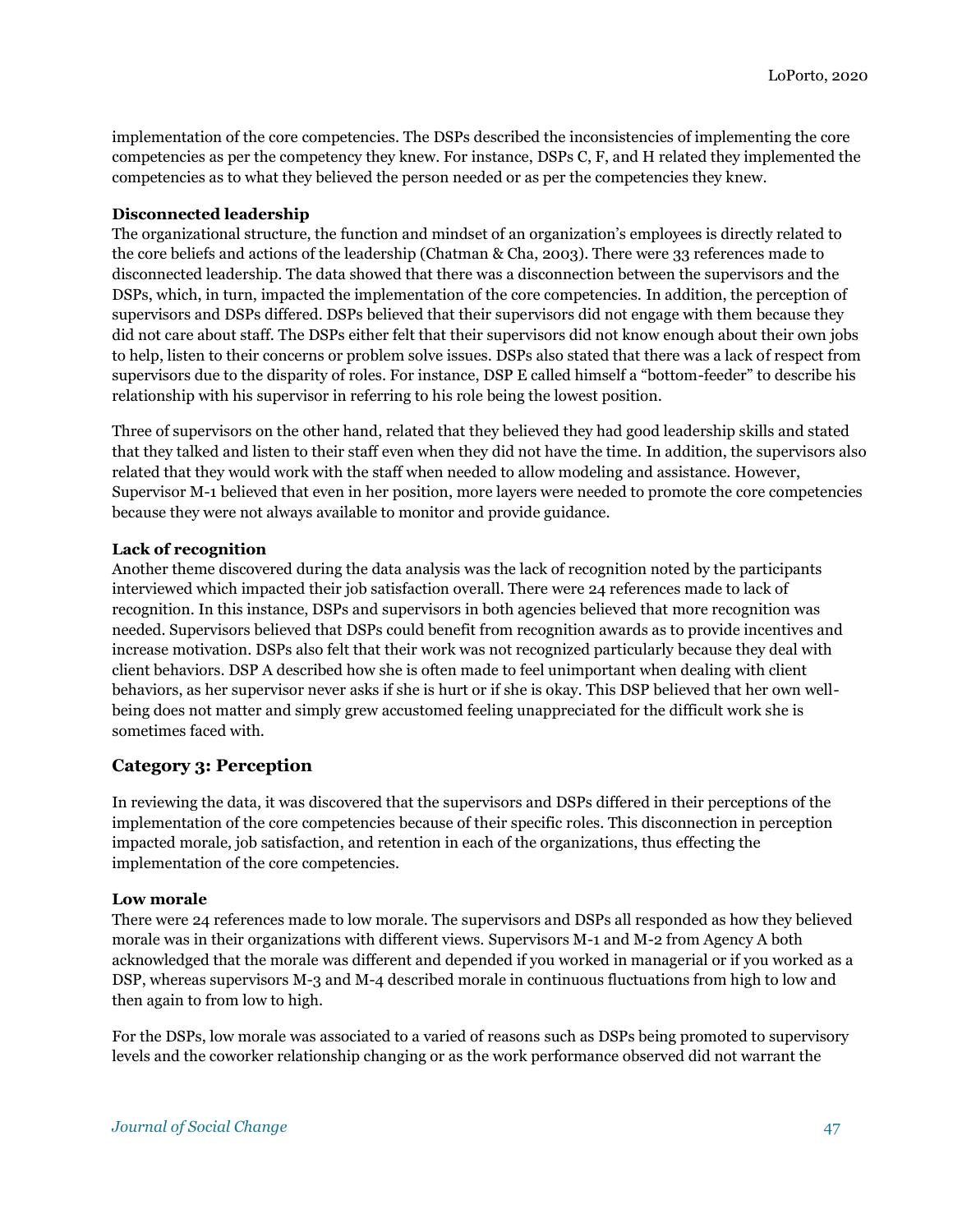promotion. Other DSPs stated that low morale was due to lack of organizational policies resulting in inconsistent practices and in DSPs feeling frustrated.

#### **Low job satisfaction**

There were 20 references made to low job satisfaction. When being asked about job satisfaction, Supervisors as well as DSPs described how they enjoyed their jobs but held different views on where improvements could have been made to increase job satisfaction. The data revealed that supervisors and DSPs believed that to improve job satisfaction, improvements of trainings, increased recognition incentives, defined policies and on critical feedback to set forward for job growth were needed.

## **High turnovers**

There were 10 references made to high turnovers. Supervisors and DSPs described how staff turnovers impacted job satisfaction and morale which also resulted on how the New York State core competencies were being implemented. The Supervisors perceived high turnovers because of regulations changing, changes in management or working relationships. The DSPs on the other hand, perceived high turnovers due to the lack of recognition they felt because of their role.

# **Documents Reviewed**

Documents were analyzed from both Agencies A and B to explore relationship to themes found during the interviews. Document 1 for Agency A was the organization's residential handbook, which describes the agency's policies, procedures, and expectations. This document mentions the New York State DSP core competencies as one of the topics to be trained but does not specify how often the employee is to obtain the training. This document also revealed the implementation of the employee's evaluation but fails to mention that the evaluations are related to the staff performance as per the New York State core competencies. The second section of this document does provide an outline of the competencies but with no real objectives on how employees are to meet each of the goals of the competencies. There were, however, outlines found on communication tips on how to meet medical regulatory compliance. Document 2 was the organization's overall employee handbook, which described employee benefits, policies, and expectations. This document also identified the core competencies but no mention on how employees were expected to meet the core competencies. Document 3 for Agency A included the participants training transcripts, which were generated through their human resources software, Paycom. A review of the training transcripts revealed that all participants in Agency A were trained in the core competencies except for one. Supervisor M-2's transcript showed he had not received core competencies training in the last 3 years. Document 4 was Agency B's employee handbook, which included policies related to employee benefits and operational procedures but no specified policies on how employees are to adhere to the New York State core competencies. Document 5 entailed the participants' training transcripts, which were generated from their human resources software, Therap. The review revealed that the participants were trained between 2015 and 2016 with two participants showing they were not trained in the competencies. Table 3 illustrates the documents reviewed with a description and Table 4 provides a description of the participants' latest training dates on the core competencies.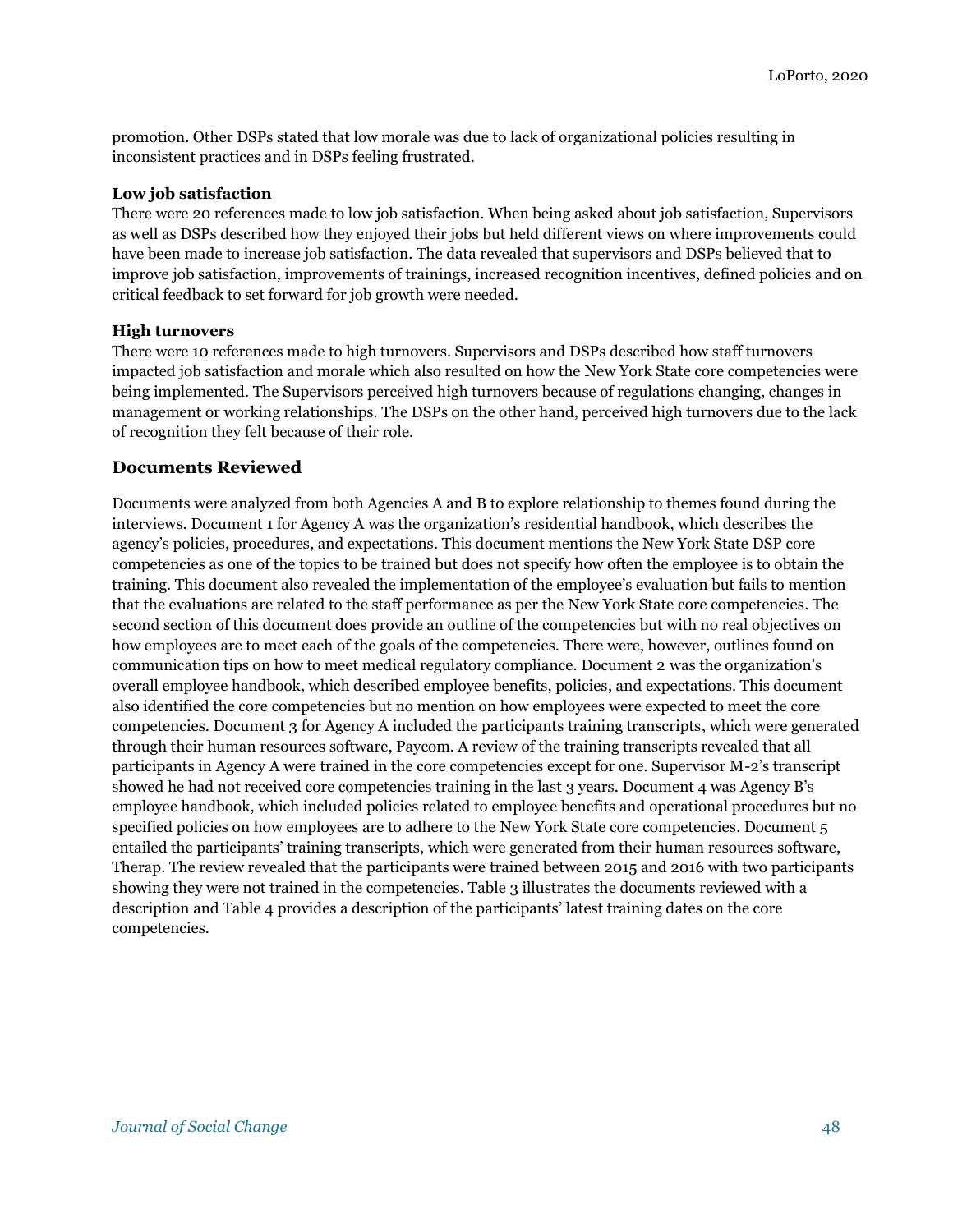| <b>Agency</b> | <b>Document</b> | <b>Description</b>                        |
|---------------|-----------------|-------------------------------------------|
|               | Document 1      | Residential department handbook           |
|               | Document 2      | Organizations policy and procedure manual |
|               | Document 3      | Training transcripts from Paycom software |
|               | Document 4      | Organizations policy and procedure manual |
|               | Document 5      | Training transcripts from Therap software |

**Table 3.** *Case Study Documents*

|  |  | <b>Table 4. Participant Training Dates</b> |
|--|--|--------------------------------------------|
|--|--|--------------------------------------------|

| <b>Agency A participants</b> | <b>Training dates</b> | <b>Agency B participants</b> | <b>Training dates</b> |
|------------------------------|-----------------------|------------------------------|-----------------------|
| $M-1$                        | March 21, 2018        | $M-3$                        | May 23, 2016          |
| $M-2$                        | March 15, 2017        | $M-4$                        | December 18, 2015     |
| А                            | March 6, 2018         | Ε                            | October 6, 2015       |
| B                            | April 12, 2018        | F                            | October 13, 2015      |
|                              | April 18, 2018        | G                            | No training           |
|                              | March 14, 2018        | H                            | No training           |

# **Discussion**

The purpose of this qualitative case study was to explore the perceptions of DSPs located in New York State regarding the effectiveness of the DSP competencies in their organizations in relationship to job satisfaction and organizational morale. In addition, this study was also aimed to explore what DSPs perceived to be necessary in enhancing the effectiveness of the New York State DSP competencies organizational practices that would improve IDD care and supports. Responses to the research questions were found in the data through categories and themes. Once the data analysis was complete, the data were organized to provide answers to the two research questions.

Regarding the first question ("How do DSPs describe the effectiveness of the New York State DSP competencies in relationship to job satisfaction and organizational morale?"), it is clear that the supervisor– DSP relationship impacted the participants' ability to implement the core competencies and also their interpretations of the core competencies themselves combined with the lack of training also impacted how they were implemented. In addition, the perception and experiences between supervisor and DSP effected job satisfaction and morale.

The second interview question ("What do DSPs perceive that it would take to enhance the effectiveness of the New York State DSP competencies organizational practices to improve IDD care and supports?") described the DSPs and Supervisors own ideas on what they thought was needed to increase the effectiveness and implementation of the core competencies. By analyzing the data, three categories emerged that became apparent to the effective implementation of the core competencies: barriers, culture, and perception. The data revealed similarities and differences between the cases. The relationship between supervisor and DSP is vital to the provision of services and care to the people with IDD living in the community residential homes (Larson & Hewitt, 2012).

The researcher summarized and interpreted the study's findings using the participants' perceptions and experiences as they related to the research question and to the conceptual framework. Using Donabedian's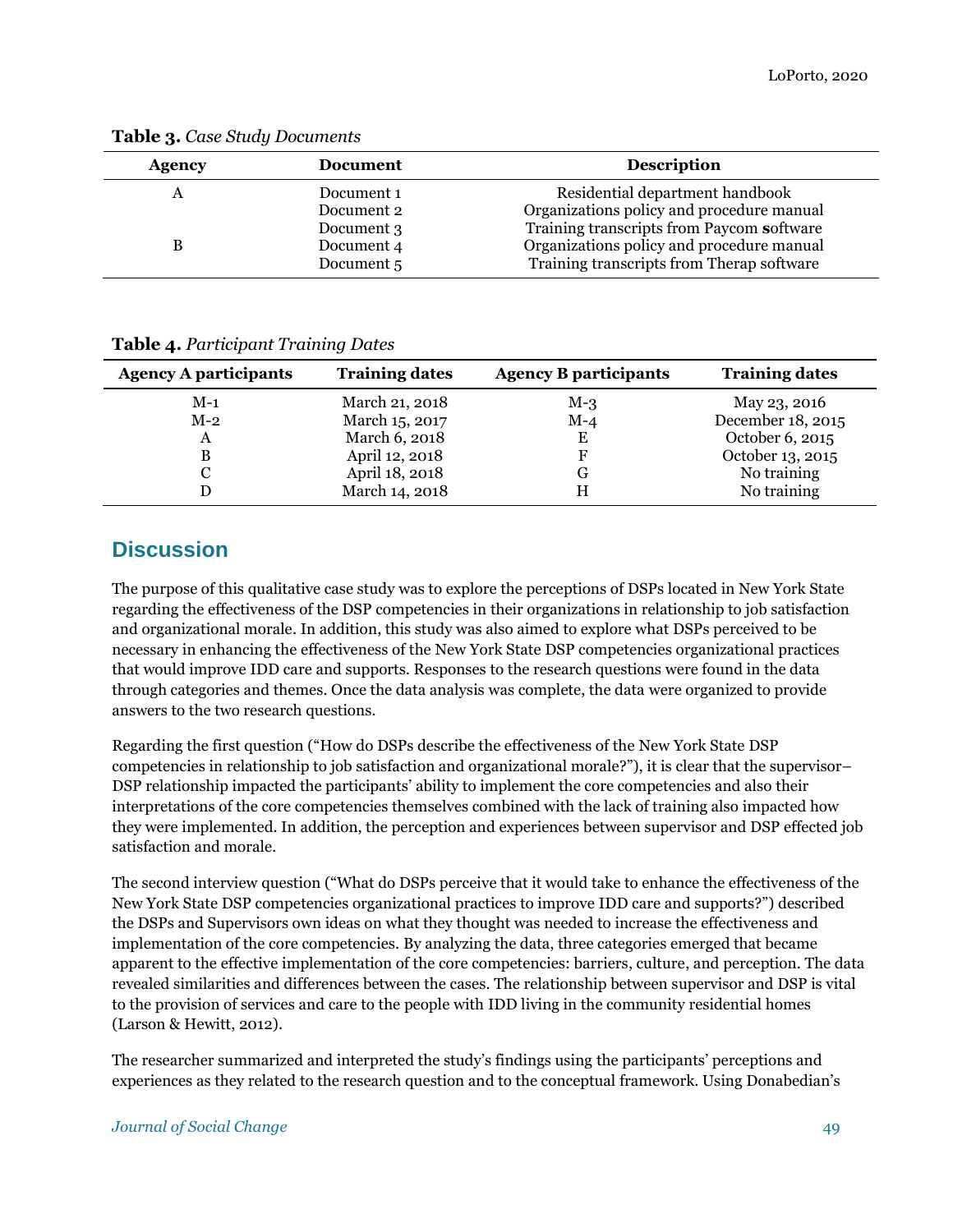(1980) QOC model for the conceptual framework, three domains are relevant to high-quality client care: structure, process, and outcomes, which were then applied to the to the themes discovered to explore both the organization's structure (barriers), processes (culture), and outcomes (perception) to the implementation of the core competencies.

# **Quality-of-Care (QOC) Model**

Donabedian's (1980) QOC model identifies structure, processes, and outcomes as the required components for delivering high-quality individualized support care and services. Structure refers to the environment and resources required to provide services, while processes describes the practices used to implement care. The outcomes are the end results actualized by the recipient. Donabedian argued that a good, efficient structure is essential to good processes and good processes are essential to good outcomes. This model was applied to examine the aspects of QOC related to the implementation of the New York State DSP core competencies to the themes discovered that included the organization's structure (barriers), processes (culture), and outcomes (perception).

## **Structure: Barriers**

By analyzing the data, four themes became apparent related to the organization's structure: lack of trainings, personal interpretations of the core competencies, lack of policies, and lack of communication. These themes posed as barriers for both organizations and their DSPs as there were no real foundations to set forth with the implementation of the core competencies once employees were trained.

#### **Lack of trainings**

Relevant trainings between leaders and employees clarifies expectations and personal interpretations. The data revealed similarities and differences between the cases but showed that continuous trainings may be beneficial for the universal implementation of the competencies. All participants interviewed remembered receiving training on the core competencies when hired, but none of them were able to recall the material or the specific goals of the core competencies.

#### **Personal interpretations**

The participants interviewed all held personal views of the core competencies which also posed as a structural barrier because different interpretations of the competencies meant different forms of implementation. The data revealed that DSPs perceived the core competencies as a basic guideline to assist them in their roles but believed that the core competencies could be applied as they saw fit or to the tools and resources the organization allowed them to have. In addition, interviewees all spoke about being held to the expectation of professionalism, but perceived supervisors being unprofessional themselves which also violated several competencies. Thus, supervisors and DSPs perceived the competencies to be implemented as how they felt should be implemented as there was no governing oversight to ensure its proper implementation.

#### **Lack of policies**

For Agency A, the seven goals of the core competencies were mentioned in the residential manual, but in the scope of what staff was going to be trained on and expected to follow, whereas Agency B held no policies related to the core competencies. The document review revealed that there was no specific reference on how DSPs were to fulfill the expectations of the New York State DSP core competencies. Policies facilitate leaders by providing specific guidelines for their actions and the actions of the employees they are supervising. The findings revealed that there was a lack of policies geared to the implementation of the core competencies.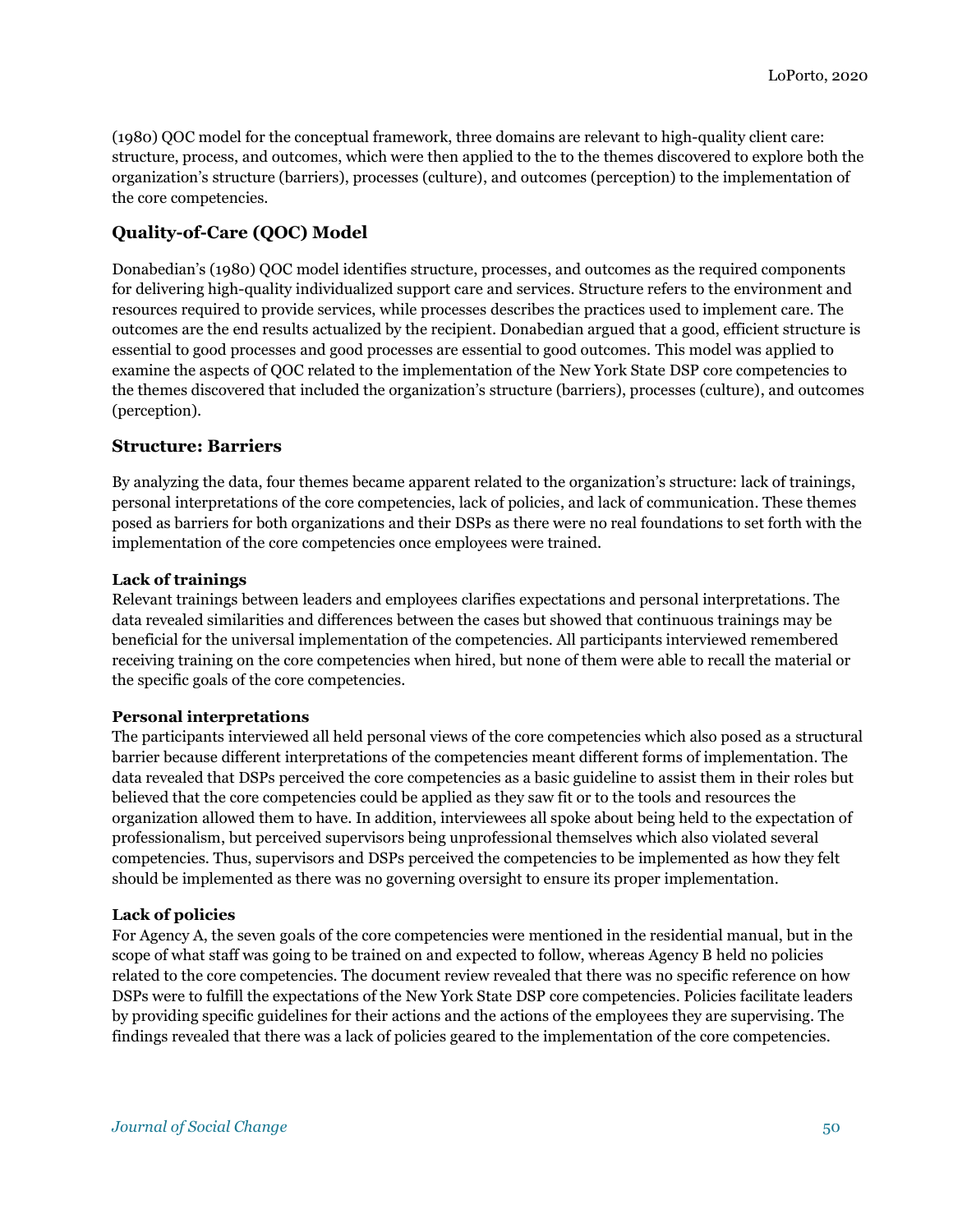#### **Lack of communication**

Participants in the study all revealed issues with communication. Supervisors in the study revealed that they did not always take the time to answer DSPs questions or concerns simply because they did not have the time to do so. The DSPs' on the other hand, noted that supervisors did not take the time to answer their questions or concerns leading them to believe that did not know the answers, did not know how to problem solve a situation or simply that their supervisors did not care about them. Participants also revealed that the lack of communication created confusion among the DSPs effecting how services were provided.

# **Processes: Culture**

Four themes became apparent related to each of the organization's processes: evaluations, inconsistent implementation of the core competencies, disconnected leadership, and lack of employee recognition. These organizational processes create the culture of the organization. Organizational culture is understood as behaviors shared among members (Glisson & James, 2002), existing at various levels (Detert et al., 2000), that impact employees' attitudes and behaviors (Schein, 1996, 2010; Smircich, 1983).

#### **Evaluations**

All supervisors interviewed stated that the staff performance evaluations were the tool to measure how DSPs were meeting the expectations of implementing the core competencies. The DSPs, however, were not aware that they were being evaluated on the competencies except for one. One DSP in Agency A was aware that she would be given an evaluation based on the core competencies. However, this DSP has been employed in the agency for 3 years and still has not been given an evaluation. This is one example on how processes are being practiced inconsistently. Supervisor interviews revealed that they were aware that DSPs were not informed that their performance would were based as per the outlined competencies and would only inform them when being given the evaluation.

#### **Inconsistent implementation**

Interviews revealed that the implementation of the core competencies were inconsistently implemented because supervisors and DSPs all viewed and interpreted the core competencies differently. As such, they would apply the competencies as to what specific competency they knew. All participants revealed that there were aware that core competencies held various competencies but only practiced the ones they could apply when a situation required it.

#### **Disconnected leadership**

Leadership directly impacts employee performance and morale. In contrast, ineffective leadership tends to create low organizational commitment and job satisfaction, which impact employee morale (Aboyassin & Abood, 2013; Gray‐Stanley et al. 2010; Gray, & Muramatsu, 2013). Supervisors and DSPs from both organizations recognized a disconnect in the relationship. Supervisors interviewed recognized that their DSPs wanted to be heard but, due to their own responsibilities and duties, they were not able to dedicate the time to meet with their DSPs. From the DSPs perspective, supervisors simply do not care about them to take the time to meet and talk with them. DSPs also held a perception of themselves as not being worthy enough for supervisors to take time for them or to take them seriously. One DSP from Agency B even referred to himself as a "bottom-feeder," describing himself as being the lowest of the low in the totem pole of the organization's job positions. He also referred his supervisor and administration as the "elite," recognizing that there was a clear, identified line between supervisors and DSPs. This disconnect between supervisors and DSPs also contribute to the lack of communication.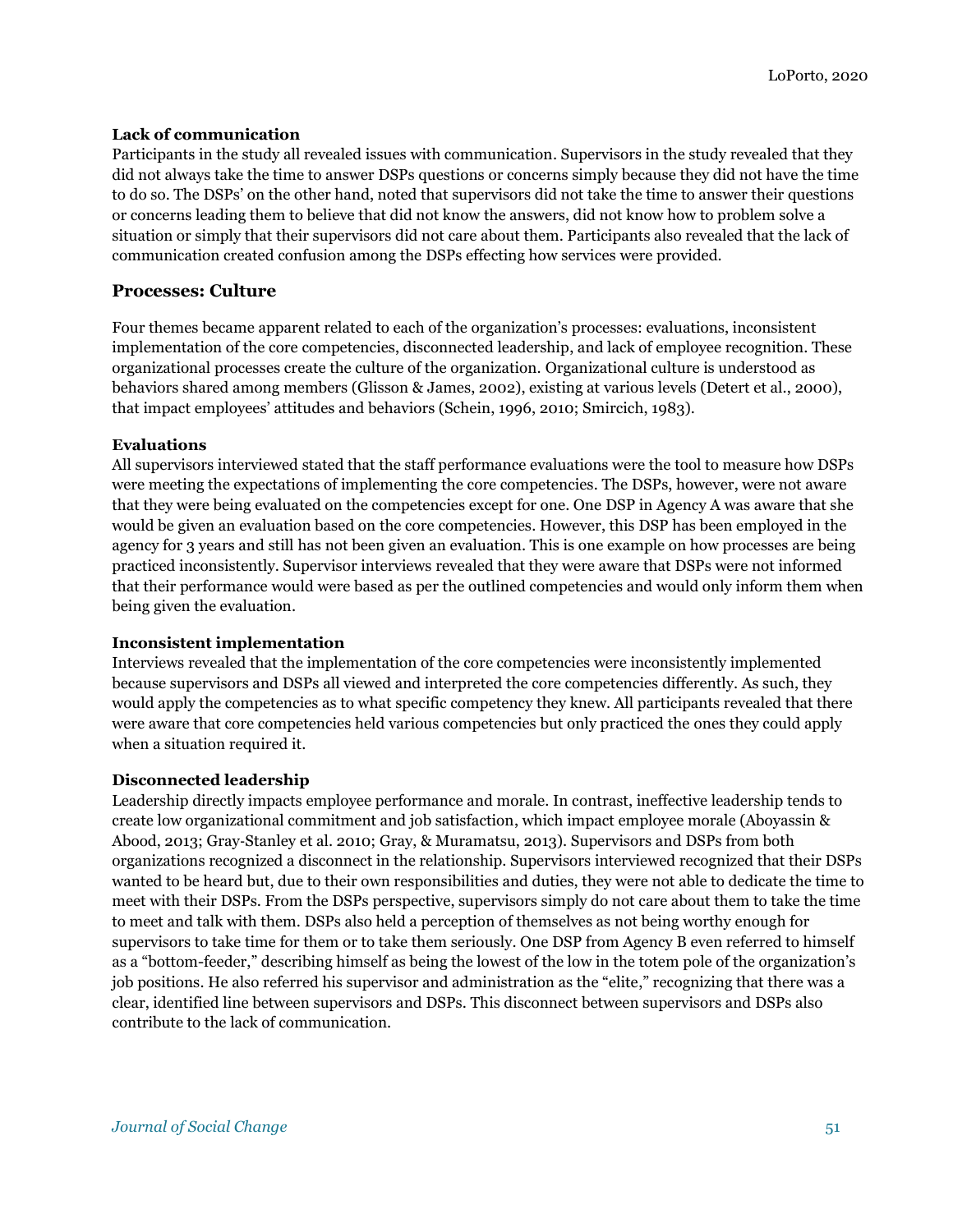#### **Lack of recognition**

The disconnect between supervisors and DSPs also allowed for the lack of recognition of DSPs and in the work that they do. All supervisors interviewed revealed that DSPs should receive more praise and recognition but also admitted that it simply does not occur. DSP interviews also revealed their own need to be recognized by their supervisors. Due to the lack of communication and disconnection from their supervisors, DSPs held the perception that their supervisors did recognize them because they did not care or because they themselves did not know or understand the complexities of being a DSP. DSPs interviewed from both agencies believed their supervisors cared more about paperwork than their own safety and well-being due to the lack of recognition when sustaining injuries from working with behavioral individuals.

## **Outcomes: Perception**

Donabedian's (1980) QOC model identifies structure, processes, and outcomes as the required components for delivering high-quality individualized support care and services. The outcomes in this study related to the supervisors and DSPs own perceptions on how processes and structure impacted the implementation of the core competencies ultimately effecting support care and services.

#### **Low morale**

The concept of morale includes satisfaction with the work environment, enthusiasm, and commitment to the organization (Johnsrud, 1996) while other studies, related morale to employee behaviors (Jackson, Rossi, Rickamer-Hoover & Johnson, 2012). For this study, morale was defined as "Emotions and attitudes that includes satisfaction with the work environment, commitment or loyalty to the institution and a willingness to work toward common goals" (Johnsrud et al., 2000, p. 47). As such, interviews of supervisors and DSPs revealed that morale was dependent on the position you were in. All four supervisors acknowledged that morale was higher at their level than that of DSPs. One supervisor also noted morale being difficult for DSPs because they never received the respect or recognition they truly deserved. DSPs, on the other hand, noted low morale because of the continuous leadership changes, shifts not being fully staffed and the lack of respect they felt when not having their questions answered or concerns addressed. One DSP even spoke about her feelings in being defeated, for not being able to build a relationship with her supervisor, as she was often ignored nor assisted when needed. Thus, DSPs work their shifts feeling frustrated and devalued. These feelings of being frustrated and devalued mixed with continuous changes and disconnection with leadership, results in inconsistent implementation of the core competencies. Low morale further presented challenges and barriers to the implementation of the core competencies when consequently, the clients receiving support services would be exposed to employee and workplace conflict impacting their care and treatment.

#### **Low job satisfaction**

Job satisfaction is the degree to which job needs are fulfilled and how much of this fulfillment is perceived by the employee (Porter et al., 1974). It is a positive or negative evaluative judgement one makes about one's job or job situation (Weiss, 2002). Job satisfaction is therefore ultimately described as to what an employee feels about his/her job, and how the job itself is perceived. Supervisors and DSPs from both organizations described how they enjoyed their jobs but held different views on where improvements could have been made to increase their job satisfaction. For instance, supervisors wanted to feel less burnt out because they were simply juggling too many responsibilities. They related the feelings of being burnt out to the lack of training DSPS were provided, which meant they had to manage their managerial duties while ensuring shifts were covered. DSPs also believed their job satisfaction would increase by decreasing burn out by working less shifts and being given the opportunity to take vacations when requested. DSPs also believed that their job satisfaction would increase through recognition and promotions. For these DSPs, they wanted their supervisors to recognize, support them and to treat them fairly. One DSP described his interaction with his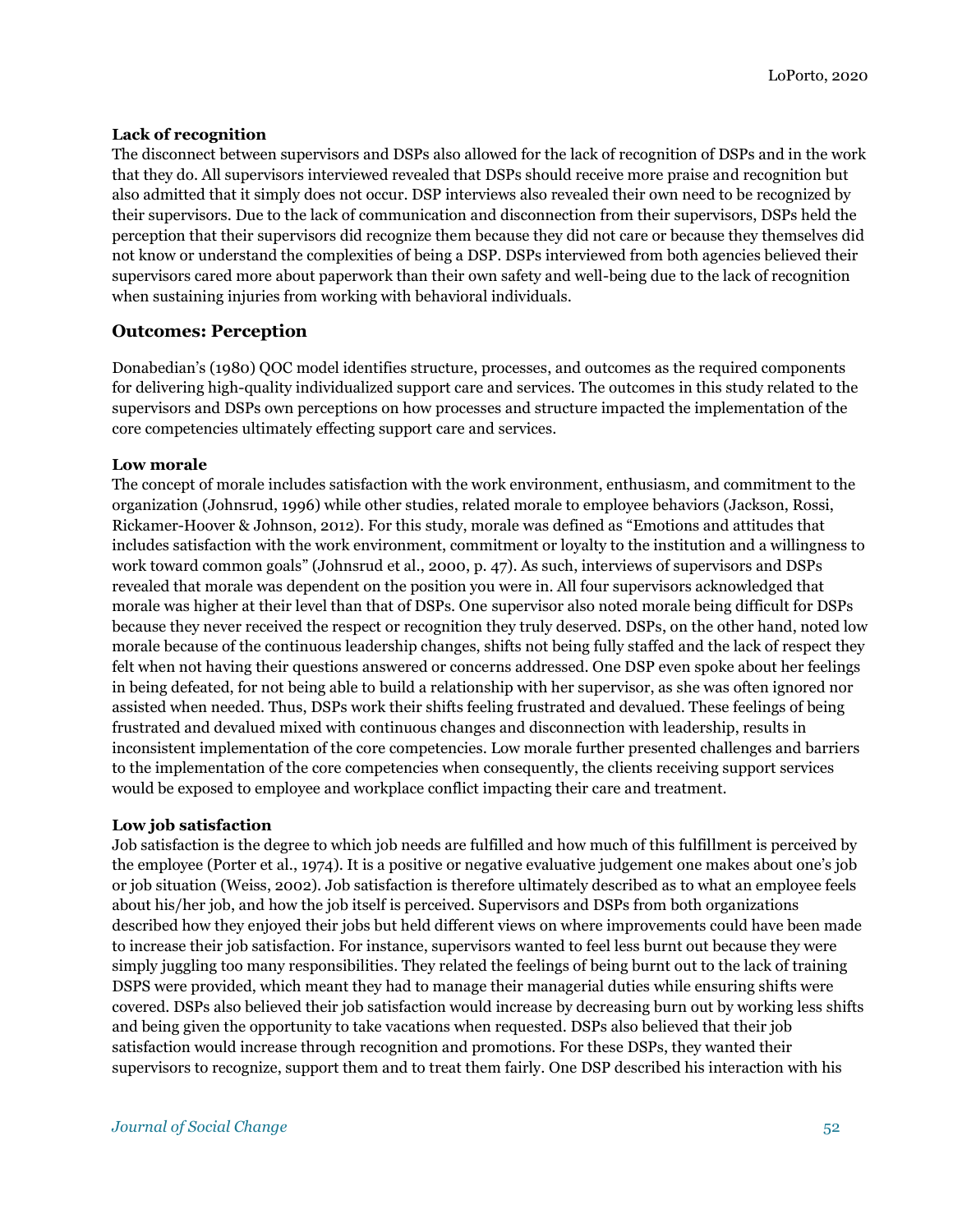supervisor when requesting time off several times and was denied due to shifts being short staffed but noted, that same supervisor taking three vacations during each time of his requests.

## **High turnovers**

During the interviews, supervisors and DSPs both described how shifts needed to be covered due to the residences being short staffed. This need for staff was related to low job satisfaction and morale. Supervisors and DSPs from both organizations perceived high turnovers because of low job satisfaction, low morale and ineffective working relationships. Interviews revealed that DSPs did not commit to their jobs because of the lack of recognition, lack of communication and ultimately the inability to build relationships with their supervisors. Supervisors on the other hand, related DSPs turnovers to burnout or finding a better job.

# **Implications for Social Change**

DSP perceptions on the implementation of the DSP competencies may reveal discrepancies between policy development, implementation, and organizational practices. Sharma and Good (2013) posited that supervisors need to understand the importance of social change in the organization as they play a critical role in setting forth that change. When supervisors focus on social change, they create positive human impact, moral goodness, and unconditional social improvement through and within the organization. However, when there are perceived barriers or policy discrepancies to performance expected, competency implementation and organizational practices becomes misconstrued.

This study explored the process of organizational change because of the New York State DSP competency mandated implementation. Implications for social change may include improving organizational policies and procedures that will align with the guidelines specified in the New York State DSP core competencies. The alignment between organizational policies and the New York State DSP competencies will help improve DSP job satisfaction, work performance, and morale that will ultimately improve IDD services.

# **Recommendations for Social Change**

The implications of this study have the potential to affect positive social change in several ways. The first contribution that this study makes to positive social change is that this research provides insights into how IDD service provider organizations need to integrate the core competencies into instructional practicum activities. The study identified the need for trainings with a practicum component, so DSPs become knowledgeable and confident in implementing the core competencies. Practicum training with a hands-on approach would allow teaching, learning, and assessment of the core competencies in various everyday, reallife situations that will ultimately benefit the people living in the community residential homes. The second implication for social change is promoting the worth, dignity, and development of DSPs. The results of this study showed that DSPs loved their jobs and enjoyed their positions, but often felt devalued due to the lack of opportunities provided to use their voice for input and due to feelings of being ignored. Employees benefit from improved working conditions in which supervisors show genuine concern that promotes a better sense of work that has meaning and purpose and contributes to the effectiveness of the organization (Hewitt & Larson, 2007). The last social implication is that this study contributed to the body of knowledge of DSP perception on the implementation of the New York State DSP competencies. The results demonstrated how perception played a role in the implementation of services. DSPs, therefore, need to have a perception of their organization that holds positive human impact, moral goodness, and unconditional social improvement through and within that organization. Improving organizational policies and procedures that aligns with the New York State DSP core competencies, that provides DSP their own platform for organizational inclusion will help improve DSP job satisfaction, work performance and morale. I recommend four potential areas of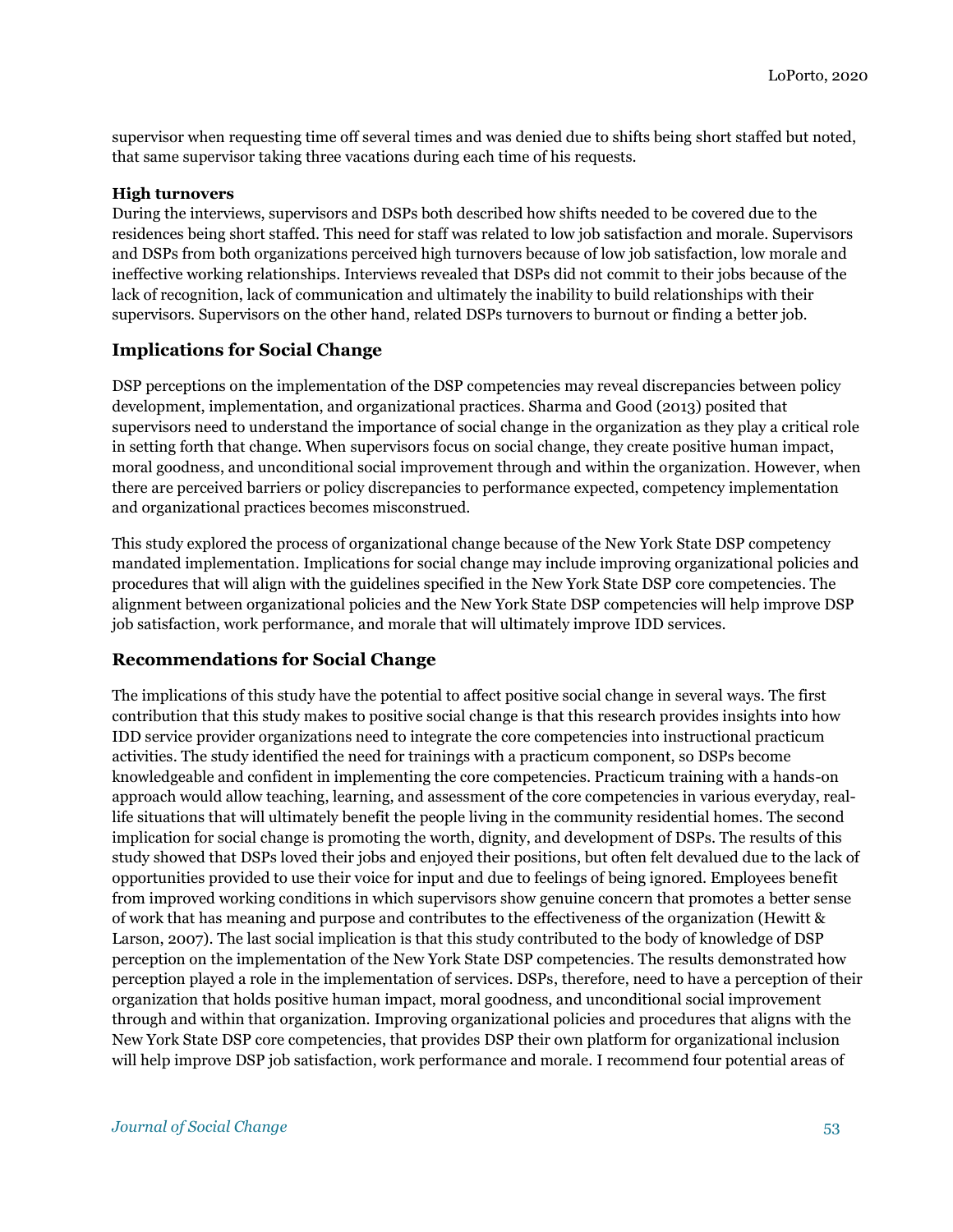policy adjustments that could benefit from further study: competency and practicum development, communication strategies, shared governance, and employee appreciation strategies.

# **Competency and Practicum Training Development**

The results of this study showed that training in the core competencies was inconsistent. Some participants did not receive training while, others did not remember if they ever received the training or learned the competencies while on the shift. It is recommended that organizations invest in training programs that allow frequent opportunities for DSPs and supervisors to practice the core competencies. Increased hours of training do not address issues of DSP recruitment, retention, performance, or quality of service. Research shows that competency-based training requires an interactive, hands-on approach that integrates education into daily practice (Stone, 2001; Stone & Harahan, 2010). Both organizations provided core competency training at new hire training through power point presentations and document reviews but there was no evidence on how implementation of those trainings were followed up on once the staff begun working. As such, both organizations would benefit from core competencies training developed through interactions with peers and supervisors in different learning contexts, such as community residences, day habilitation programs and in the community.

To support DSPs in learning the core competencies and then in implementing them, trainers must provide authentic and frequent opportunities to practice these skills, which include role plays, collaborative work, conflict resolution, and problem-solving opportunities. As such, core competencies trainings at new hire also needs to be supplemented with core competencies training in the field, while on the job. Mentoring and teaching techniques can be added in developing the staff on how, when and where to apply the core competencies as so the DSP can fully grasp what their role is. Thus, with a practicum component, the staff can learn how to appropriately apply the core competencies to real-life situations.

# **Communication Strategies**

The results of this study suggest that communication is vital between supervisors and DSPs to ensure adequate care and support for the individuals being served but, also to build effective relationships. The study showed that miscommunication led to confusion in DSP responsibilities and the perception that supervisors simply did not care about them. This perception created a disconnect between the supervisors and DSPs. In addition, this failed communications between DSPs and their supervisors were also compounded by the negative experiences DSPs had with their supervisors. Organizations need to develop communication policies that outline the specific actions supervisors will take in addressing DSP concerns. At the same time, these communication policies need to provide strategies that allows for DSP and supervisor supportive dialogue that may enhance DSP performance such as through consistent evaluations. In addition, it will also help minimize misinterpretations of services addressing the theme of personal interpretations. The results of study showed that because the core competencies were not fully or consistently communicated, DSPs implemented the competencies as per their own interpretations. Supervisors need to set time aside for their DSPs and policies need to be created to promote and influence that time. DSPs vary in their levels of need for support and their ability to connect with their supervisor will be dependent on passed interactions. By building communication strategies within a supportive dialogue however, effective communication can be built, setting forth for effective IDD services but also for increased job satisfaction, morale, and retention.

# **Supervisor/DSP Collaborative Forums**

A recurring theme found in this study was that DSPs felt disconnected from their supervisors. As already recommended, open and clear lines of communication are needed to allow for consistent implementation of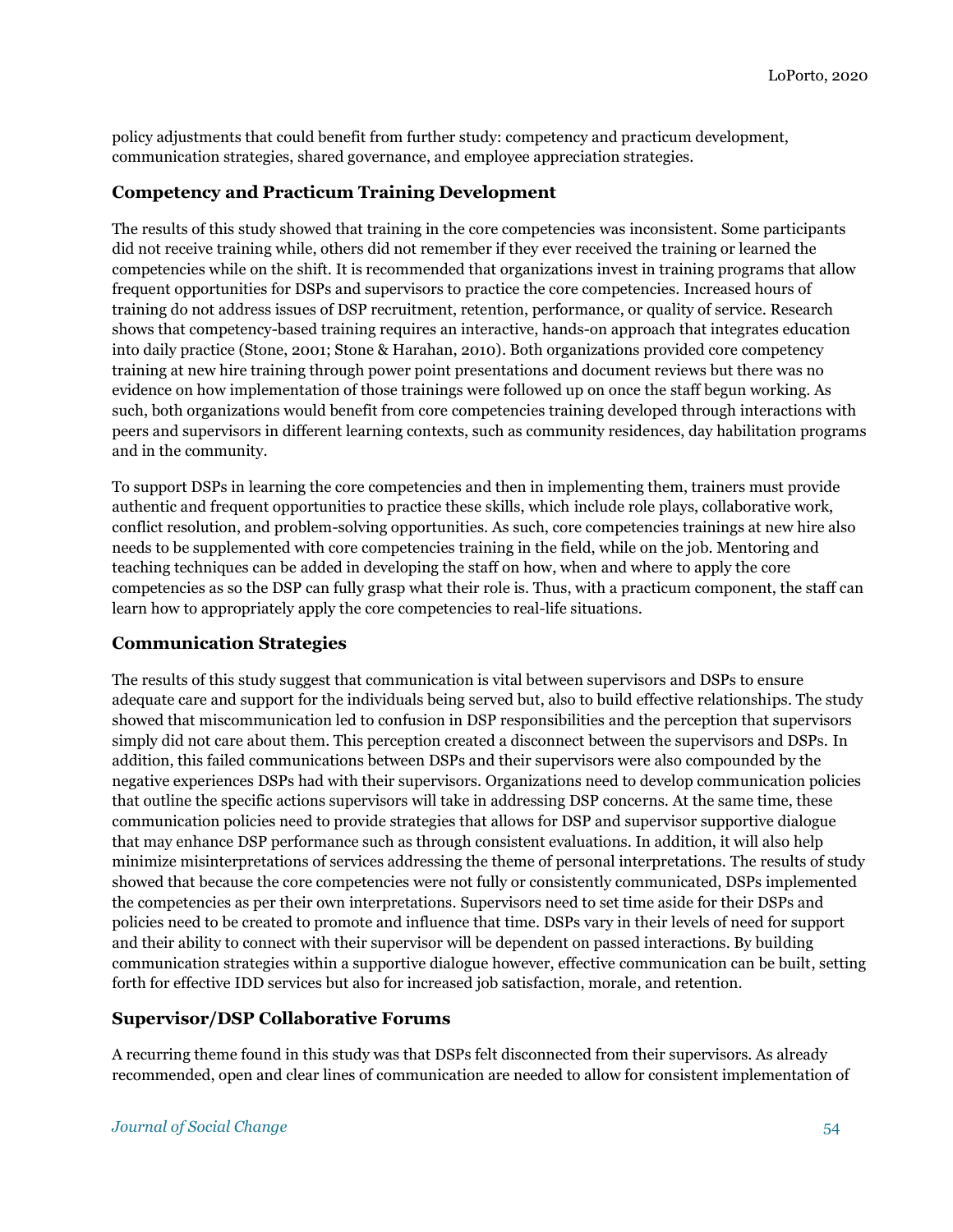the core competencies but also, for the building of working relationships. Supervisors and DSPs, however, must also be given the opportunity to engage in informal, transparent, and interpersonal collaborative forums. The findings of this study showed that the DSPs believed that their supervisors perceived them as unimportant because they were never given a platform to discuss their own concerns, issues, or goals. Willard-Grace et al. (2014) found organizations that fostered collaborative-team culture experienced less burn-out and exhaustion than teams who did not foster close, collaborative teams. In addition, having collaborative dialogue between supervisors and DSPs allowed for supportive, valued, and engaged employees (Hewitt & Larson, 2007). Thus, as DSP needs and expectations are fulfilled, job satisfaction increases. As such, it is recommended that strategies for supervisor/DSP forums be developed.

# **Employee Recognition Strategies**

Another recurring theme found in this study was the lack of recognition or appreciation the DSPs perceived from their employers. Organizational leaders need to develop employee incentive programs that recognize their employees, which may increase employee morale. The results of this study showed that DSPs may not have fully engaged in the implementation of the core competencies because they perceived their work to be unrecognized and unappreciated. In turn, morale and job satisfaction were low because DSPs believed that they were not valued. Participants identified leadership as needing to be more responsible in creating personal recognition programs for work well noted rather than annual recognition programs where the recognition were more generic. These incentives can range from small tokens of appreciation to large recognition platforms, but the key is to recognize the staff and to make it personal. Supervisors need to become creative in recognizing their staff as soon as recognition should be noted. There are many reasons behind low staff morale, but the primary reason discovered was poor and ineffective job recognition and leadership. Thus, this poor and ineffective leadership led to DSPs low morale, low job satisfaction which also led to DSP lack of engagement and commitment to the implementation of the core competencies.

#### **Conclusion**

This study addressed two research questions. The first surrounded the DSPs description on the effectiveness of the New York State DSP core competencies in relationship to their job satisfaction and morale. The cases demonstrated how organizational barriers such as lack of trainings, communication and policies influence job satisfaction and morale which impacts the implementation of the core competencies. The second research questions explored DSP perception on what was needed to enhance New York State DSP competencies organizational practices to improve IDD care and supports. Supervisors and DSPs believed that the disconnect and lack of DSP recognition played a role in organizational practices. To enhance the core competencies, supervisors and DSPs need to work in collaborative-team platforms with streamlined policies and procedures that includes a practicum component to trainings, effective communication and appreciation strategies.

Implications for future research may also include supervisor and DSP pay scale analysis, how shared governance impacts the organization, formal workload comparison between DSP and supervisors, and a formal analysis on organizational financial loss as a result of DSP turnovers.

As people with IDD are now part of our communities, organizations must successfully train DSPs with the skills, knowledge, and confidence to implement the New York State DSP core competencies for everyday life. To do so, organizations must provide an environment free of contradictory policies but, develop policies that embraces open communication, collaboration and recognition within all job levels that will only optimize the care and services being provided to the people living with IDD.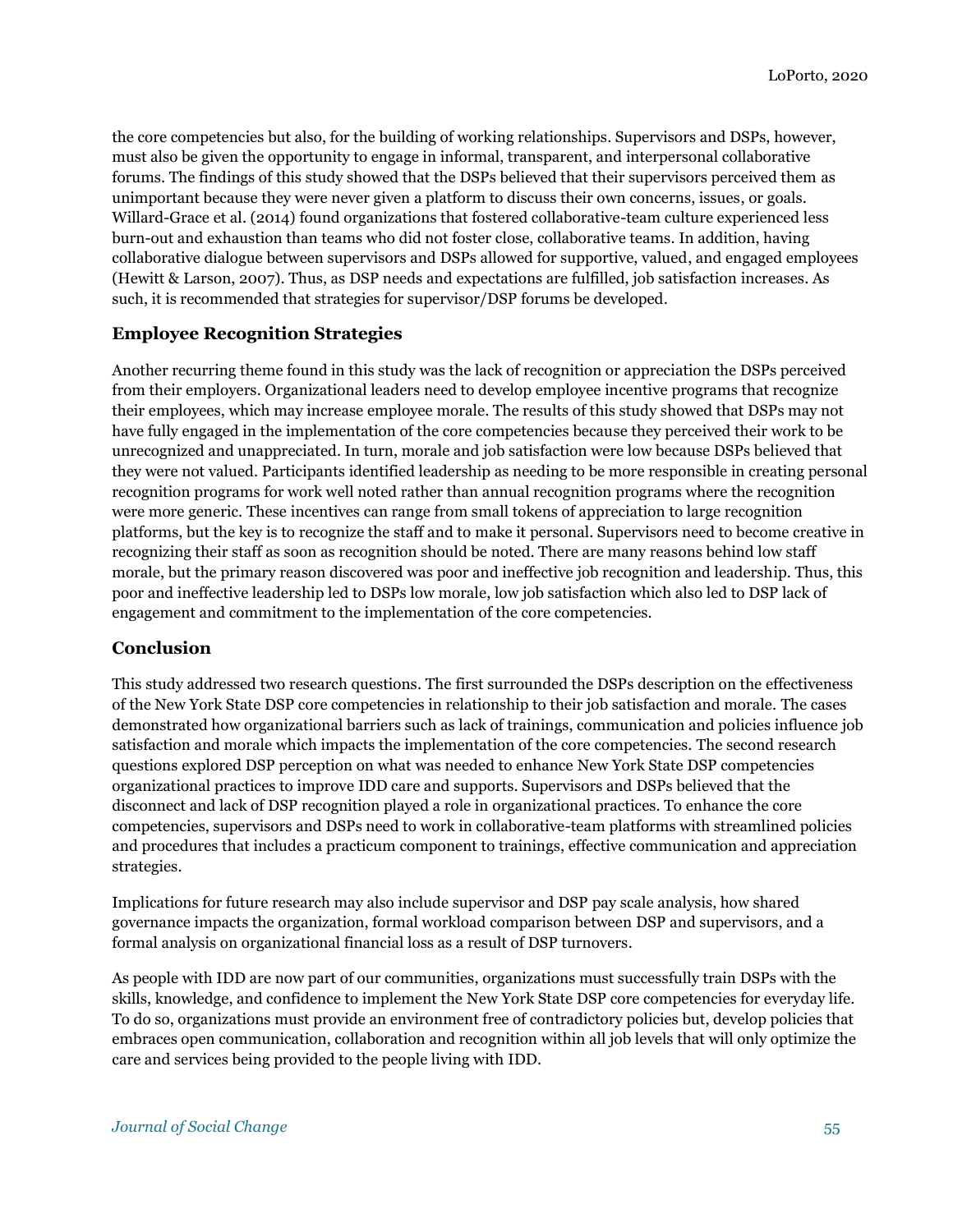# **References**

- Aboyassin, N. A., & Abood, N. (2013). The effect of ineffective leadership on individual and organizational performance in Jordanian institutions. *Competitiveness Review: An International Business Journal*, *23*(1), 68–84
- Avolio, B. J., Walumbwa, F. O., & Weber, T. J. (2009). Leadership: Current theories, research, and future directions. *Annual Review of Psychology, 60*, 421–449. <https://doi.org/10.1146/annurev.psych.60.110707.163621>
- Berson, Y., & Linton, J. D. (2005). An examination of the relationships between leadership style,quality, and employee satisfaction in R&D versus administrative environments*. R&D Management, 35*(1), 51–60.
- Burchard, S. N., Pine, J., & Gordon, L. R. (1990). Manager competence, program normalization and client satisfaction in group homes. *Education and Training in Mental Retardation, (32)*2, 277–285.
- Cameron, K. (2011). Responsible leadership as virtuous leadership. *Journal of Business Ethics, 98*(1), 25–35.
- Camilleri, D., & O'Callaghan, M. (1998). Comparing public and private hospital care servicequality. *International Journal of Health Care Quality Assurance, 11*(4), 127–133.
- Chatman, J. A., & Cha, S. E. (2003). Leading by leveraging culture. *California management review, 45*(4), 20–34.
- Chun, J. U., Sosik, J. J., & Yun, N. Y. (2012). A longitudinal study of mentor and protégé outcomes in formal mentoring relationships. *Journal of Organizational Behavior, 33*(8), 1071–1094.
- Creswell, J. (2009). *Research design: Qualitative, quantitative, and mixed methods approaches.* Sage.
- Detert, J. R., Schroeder, R. G., & Mauriel, J. J. (2000). A framework for linking culture and improvement initiatives in organizations. *Academy of Management Review, 25*(4), 850–863.
- Donabedian, A. (1980). *The definition of quality and approaches to its assessment*. Health Administration Press
- Glisson, C., & James, L. R. (2002). The cross-level effects of culture and climate in human service teams. *Journal of Organizational Behavior, 23*(6), 767–794.<https://doi.org/10.1002/job.162>
- Godshalk, V. M., & Sosik, J. J. (2000). Leadership styles, mentoring functions received, and job-related stress: A conceptual model and preliminary study. *Journal of Organizational Behavior, 21*(4), 365–390.
- Gosling, J., & Mintzberg, H. (2003). The five minds of a manager. *Harvard Business Review, 81*(11), 54–63.
- Gray, J. A., & Muramatsu, N. (2013). When the job has lost its appeal: Intentions to quit among direct care workers. *Journal of Intellectual and Developmental Disability, 38*(2), 124–133.
- Gray-Stanley, J. A., Muramatsu, N., Heller, T., Hughes, S., Johnson, T. P., & Ramirez-Valles, J. (2010). Work stress and depression among direct support professionals: The role of work support and locus of control. *Journal of Intellectual Disability Research, 54*(8), 749–761.
- Hewitt, A. (1998). *Community residential core competencies: Necessary competencies for direct support staff working in community residential services for people with developmental disabilities*. University of Minnesota
- Hewitt, A., & Lakin, K. C. (2001). *Issues in the direct support workforce and their connections to the growth, sustainability and quality of community supports: A Technical Assistance Paper of the National Project: Self-Determination for People with Developmental Disabilities.* University of Minnesota.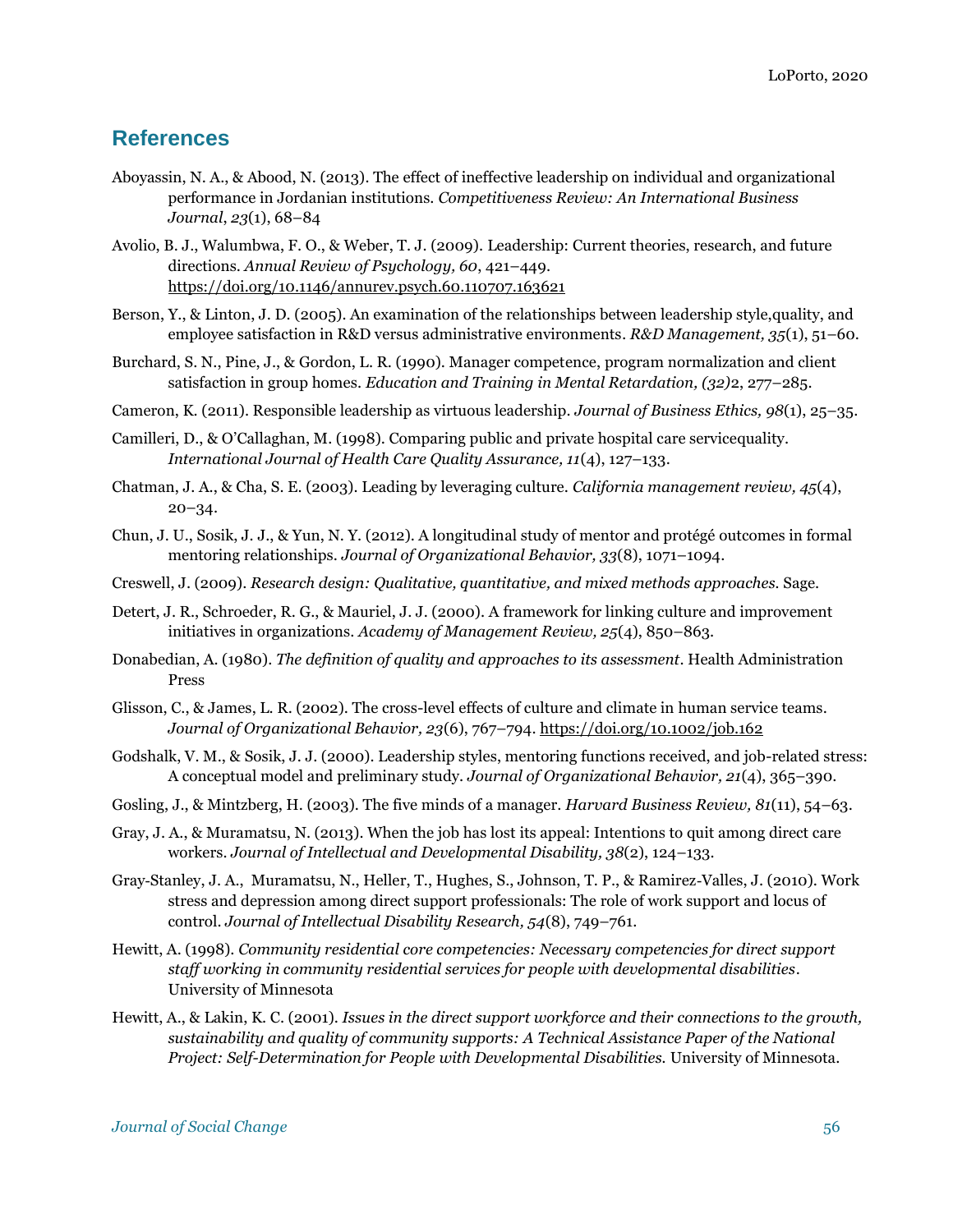- Hewitt, A., & Larson, S. (2007). The direct support workforce in community supports to individuals with developmental disabilities: Issues, implications, and promising practices. *Mental Retardation and Developmental Disabilities Research Reviews*, *13,* 178–187.<https://doi.org/10.1002/mrdd.20151>
- Hewitt, A. S., Larson, S. A., Lakin, K. C., Sauer, J., O'Nell, S., & Sedlezky, L. 196 (2004). Role and essential competencies of the frontline supervisors of direct support professionals in community services. *Mental Retardation, 42*(2), 122–135
- Jackson, E. M., Rossi, M. E., Rickamer Hoover, E., & Johnson, R. E. (2012). Relationships of leader reward behavior with employee behavior: Fairness and morale as key mediators. *Leadership & Organization Development Journal, 33*(7), 646–661.
- Jabnoun, N., & Chaker, M. (2003). Comparing the quality of private and public hospitals. *Managing Service Quality, 13*(4), 290–299.
- Johnsrud, L. K. (1996). *Maintaining morale: A guide to assessing the morale of midlevel administrators and faculty*. College and University Personnel Association.
- Johnsrud, L. K., Heck, R. H., & Rosser, V. J. (2000). Morale matters: Midlevel administrators and their intent to leave. *The Journal of Higher Education, 71*(1), 34–59.
- Konrad, T. R., & Morgan, J. C. (2006). *Step up now for better jobs and better care: The evaluation of a workforce intervention for direct care workers*. University of North Carolina. [http://www.shepscenter.unc.edu/wp](http://www.shepscenter.unc.edu/wp-content/uploads/2013/07/040406_UNC_Ex_Summary_Final_trk.pdf)[content/uploads/2013/07/040406\\_UNC\\_Ex\\_Summary\\_Final\\_trk.pdf](http://www.shepscenter.unc.edu/wp-content/uploads/2013/07/040406_UNC_Ex_Summary_Final_trk.pdf)
- Larson, S.A., & Hewitt, A. (2012*). Staff recruitment, retention and training strategies for human community service organizations*. Institute of Community Integration, University of Minnesota. [https://ici.umn.edu/products/docs/Staff\\_Recruitment\\_book/Staff\\_Recruitment\\_book.pdf](https://ici.umn.edu/products/docs/Staff_Recruitment_book/Staff_Recruitment_book.pdf)
- Larson, S. A., Hewitt, A. S., & Knobloch, B. (2005). *Recruitment, retention and training challenges in community human services*. University of Minnesota. [https://ici.umn.edu/products/docs/Staff\\_Recruitment\\_book/Staff\\_Recruitment\\_book.pdf](https://ici.umn.edu/products/docs/Staff_Recruitment_book/Staff_Recruitment_book.pdf)
- Lawthers, A. G., Pransky, G. S., Peterson, L. E., & Himmelstein, J. H. (2003). Rethinking quality in the context of persons with disability. *International Journal for Quality in Health Care, 15*(4), 287–299.
- Lohr, K. N., & Schroeder, S. A. (1990). A strategy for quality assurance in Medicare. *New England Journal of Medicine, 322*(10), 707–712.
- Maynard, M. T., Gilson, L. L., & Mathieu, J. E. (2012). Empowerment—fad or fab? A multilevel review of the past two decades of research. *Journal of Management, 38*(4), 1231–1281.
- McConkey, R., & Collins, S. (2010). The role of support staff in promoting the social inclusion of persons with an intellectual disability. *Journal of Intellectual Disability Research, 54*(8), 691–700.
- McDermott, A., Kidney, R., & Flood, P. (2011). Understanding leader development: learning from leaders. *Leadership & Organization Development Journal, 32*(4), 358–378.
- Miles, M. B., Huberman, A. M., & Saldaña, J. (2014). *Qualitative data analysis: A methods sourcebook*. Sage Publications.
- National Alliance for Direct Support Professionals. (2011). *15 Areas of competencies: The NADSP code of ethics.* <https://www.nadsp.org/dsp-credentialing/15-competency-areas/10-library.html>
- Office for People With Developmental Disabilities. (2013). *The road to reform: Putting people first.*  [http://www.lwarc.org/OPWDD\\_Road\\_to\\_Reform\\_April2013.pdf](http://www.lwarc.org/OPWDD_Road_to_Reform_April2013.pdf)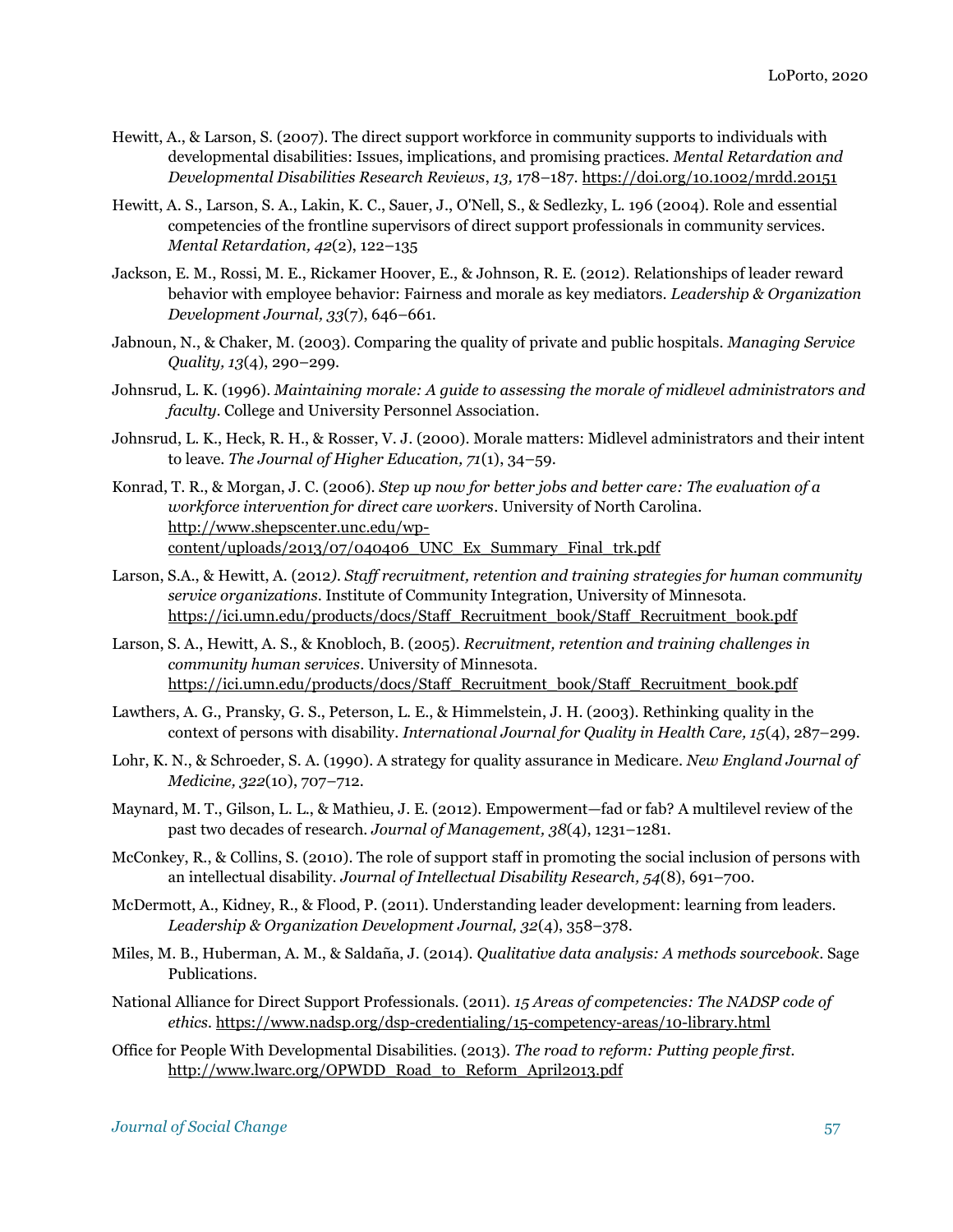- Paraprofessional Health Institute. (2013). *State by state demand for direct care workers, 2010–2020.*  [http://phinational.org/fact-sheets/state-state-projected-demand-edition.new-direct-care-workers-](http://phinational.org/fact-sheets/state-state-projected-demand-edition.new-direct-care-workers-2010-20)[2010-20](http://phinational.org/fact-sheets/state-state-projected-demand-edition.new-direct-care-workers-2010-20)
- Patton, M. Q. (2002). *Qualitative research and evaluation methods* (3rd ed.). Sage.
- Porter, L. W., Steers, R. M., Mowday, R. T., & Boulian, P. V. (1974). Organizational commitment, job satisfaction, and turnover among psychiatric technicians. *Journal of Applied Psychology, 59*(5), 603–609.
- Ranji, S. R., Shetty, K., Posley, K. A., Lewis, R., Sundaram, V., Galvin, C. M., & Winston, L. G. (2007). *Closing the quality gap: A critical analysis of quality improvement strategies, Vol. 6: Prevention of healthcare-associated infections*. Agency for Healthcare Research and Quality.
- Rizzolo, M. C., Friedman, C., Lulinski-Norris, A., & Braddock, D. (2013). Home and community based services waivers: A nationwide study of the states. *Intellectual and Developmental Disabilities, 51*(1), 1–21.
- Rothman, D. J., & Rothman, S. M. (1984). *The Willowbrook wars: A decade of struggle for social justice.*  Harper & Row.
- Schein, E. H. (1996). Culture: The missing concept in organization studies. *Administrative Science Quarterly, 41*(2), 229–240.
- Schein, E. H. (2010). *Organizational culture and leadership* (4th ed.). Wiley.
- Sharma, G., & Good, D. (2013). The work of middle managers: Sense-making and sense-giving for creating positive social change. *The Journal of Applied Behavioral Science, 49*(1), 95–122.
- Smircich, L. (1983). Concepts of culture and organizational analysis. *Administrative Science Quarterly, 28*(3), 339–358.
- Stake, R. E. (1995). *The art of case study research*. Sage.
- Stone, R. I. (2001). *Who will care for us? Addressing the long-term care workforce crisis: The Urban Institute.* [http://www.urban.org/sites/default/files/publication/42696/310304-Who-Will-Care-For-](http://www.urban.org/sites/default/files/publication/42696/310304-Who-Will-Care-For-Us-Addressing-the-Long-Term-Care-Workforce-Crisis.PDF)[Us-Addressing-the-Long-Term-Care-Workforce-Crisis.PDF](http://www.urban.org/sites/default/files/publication/42696/310304-Who-Will-Care-For-Us-Addressing-the-Long-Term-Care-Workforce-Crisis.PDF)
- Stone, R., & Harahan, M. F. (2010). Improving the long-term care workforce serving older adults. *Health Affairs, 29*(1), 109–115.
- Thousand, J. S., Burchard, S. N., & Hasazi, J. E. (1986). Field-based generation and social validation managers and staff competencies for small community residences. *Applied Research in Mental Retardation, 7*(3), 263–283.
- Tuckey, M. R., Bakker, A. B., & Dollard, M. F. (2012). Empowering leaders optimize working conditions for engagement: A multilevel study. *Journal of occupational health psychology, 17*(1), 15–27.
- Valla, R. (2014). *Service provider implementation of the national alliance for direct support professionals (NADSP) Code of Ethics, NYS DSP Core Competencies and NYS DSP Performance Evaluations* [Memorandum]. Office for People With Developmental Disabilities.
- Weiss, H. M. (2002). Deconstructing job satisfaction: Separating evaluations, beliefs and affective experiences. *Human Resource Management Review, 12*(2), 173–194.
- Willard-Grace, R., Hessler, D., Rogers, E., Dubé, K., Bodenheimer, T., & Grumbach, K. (2014). Team structure and culture are associated with lower burnout in primary care. *The Journal of the American Board of Family Medicine, 27*(2), 229–238.
- Yin, R. K. (2014). *Case study research: Design and methods* (5th ed.). Sage.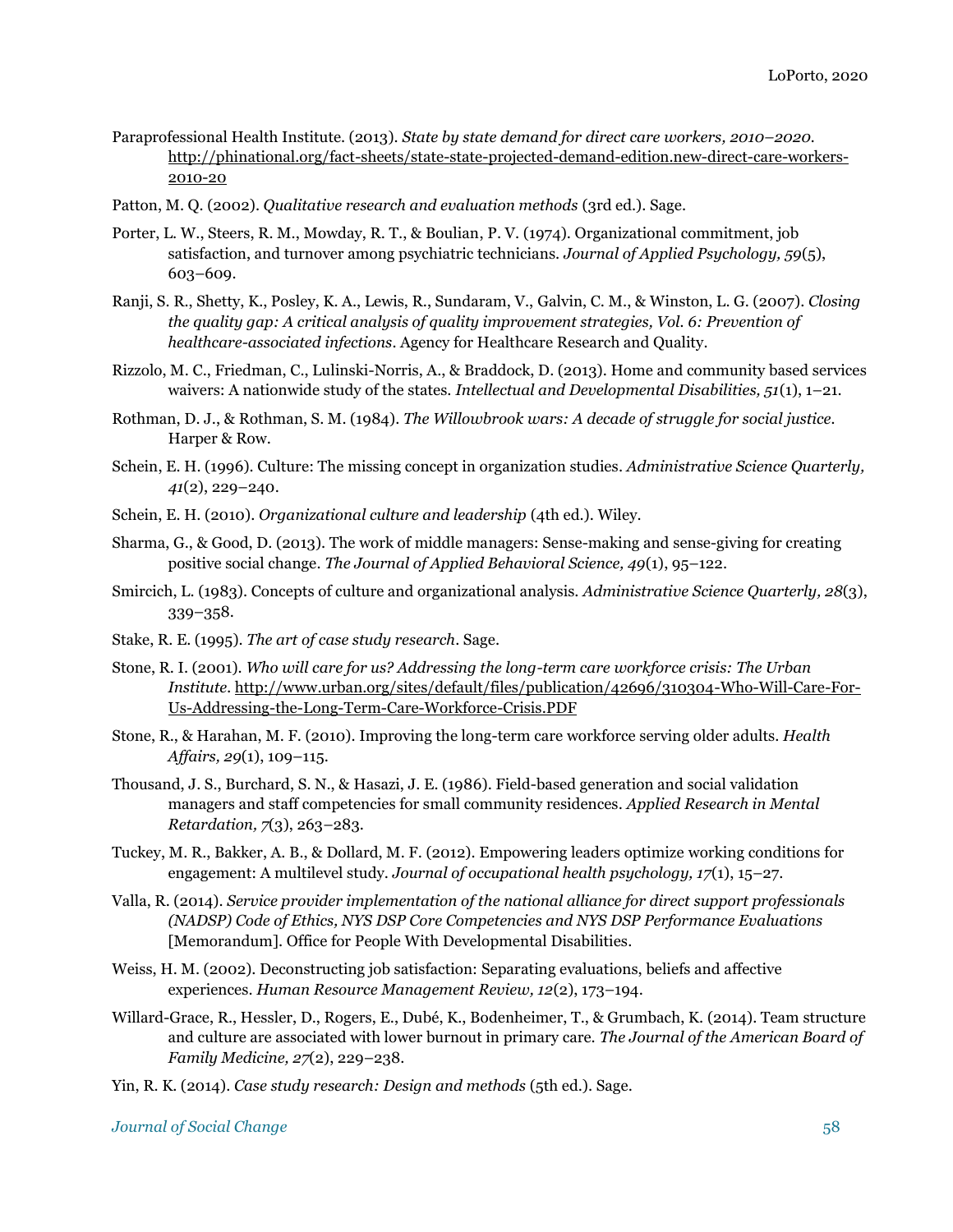# **Appendix**

# **New York State Direct Support Professional Core Competencies**

# **Goal 1: Putting People First**

# **Competency Area A: Support a person's unique capacities, personalities, and potential**  Skills:

- 1. Demonstrates respect for all individuals being supported
- 2. Demonstrates support for individual choice-making in order to enhance confidence and assertiveness

# Tasks:

- Communicates directly with individuals
- Uses person-first language when communicating with the individual.
- Uses body language and eye-contact to show attention to others.
- Monitors own tone of voice and volume when providing instruction and direction to individuals.
- Assists individuals to dress and groom in a way that demonstrates his/her self-respect and dignity.
- Consistently uses person-first language when communicating about the individual.
- Develops a respectful and genuine relationship with the individual that is demonstrated through tone of voice, interpersonal interactions, and content of conversations.
- Supports choices made by the individual while considering health and safety concerns.
- Demonstrates the use of positive feedback
- Recognizes and supports choices made by the individual while considering health and safety concerns
- Provides positive feedback and encouragement to the person supported as the person assumes his/her leadership role in choice-making
- Assists individuals in sorting through choices

# **Competency Area B: Getting to know the person through assessment and discovery** Skills:

- 1. Evaluates the ways in which past and current events, and environmental factors, affect the way the person acts/reacts to others.
- 2. Using a holistic approach, participates in the individual's life planning activities, and assists in their implementation.
- 3. Encourages and supports problem-solving and coping skills.
- 4. Is informed about formal and informal assessment and can conduct informal assessments in a variety of settings, to gain information about the individual and his/her response to the environment.
- 5. Supports the self-direction of services.

Tasks:

- Reviews files and relevant information.
- Meets with the individual and their circle of support to learn more about the person.

# *Journal of Social Change* 59 **59**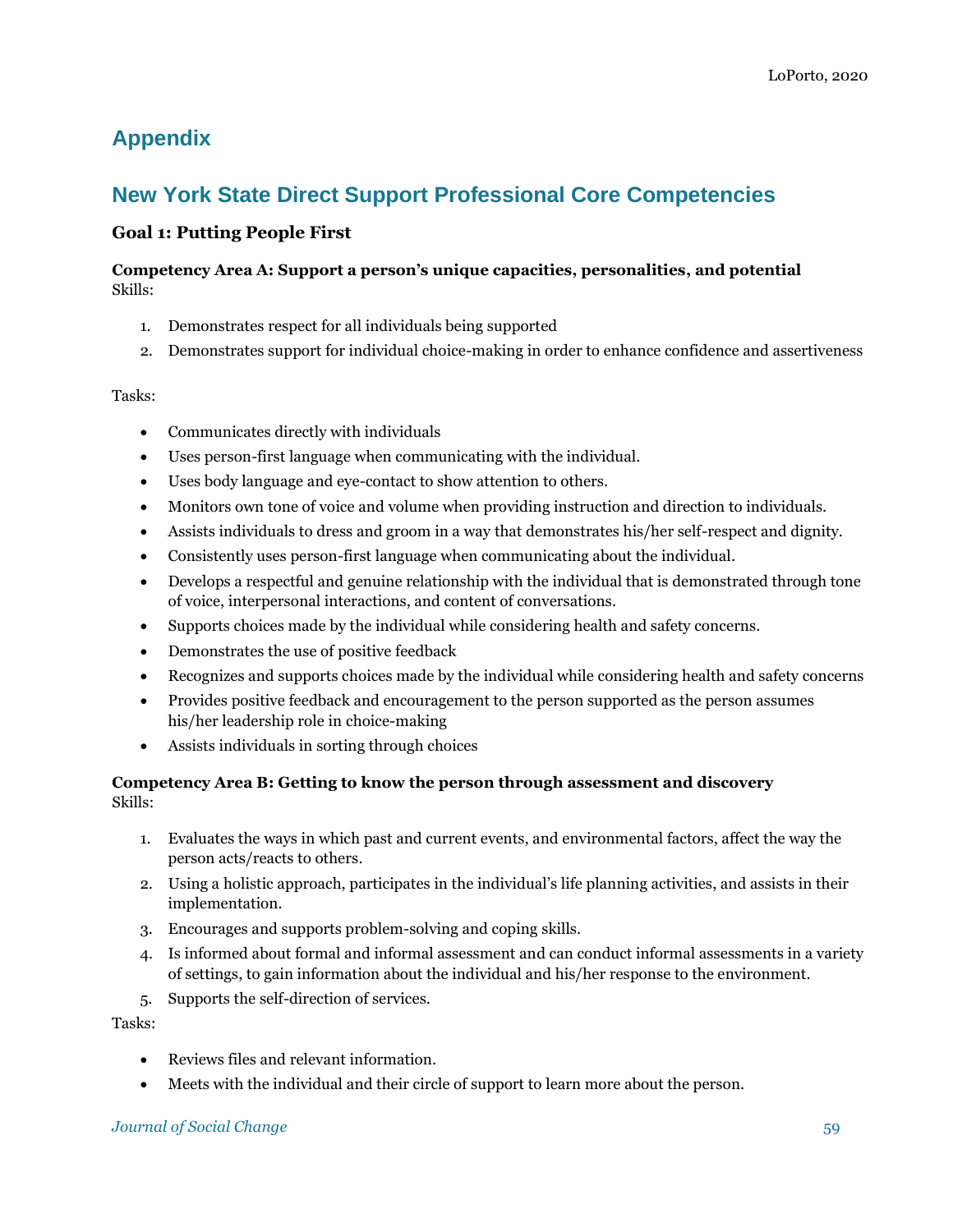- Recognizes that challenging behaviors can be a form of communication and responds to it appropriately.
- Implements goals as written to achieve desired outcomes.
- Has access to and can interpret and question the plans.
- Is able to respectfully contribute, within the team setting, to the identification of desired plans for an individual.
- Talks about problems/concerns with the individual to gain understanding of his/her point of view
- Helps the person better cope with their problem by providing emotional support.
- Can demonstrate the use of informal assessment techniques used on a daily basis in each setting in which he/she works with individuals (home, work, travel, neighborhood, etc.), such as observation and active listening.
- Can describe the concept of self-determination and how it applies to the person receiving support.

# **Competency Area C: Promoting advocacy with the individual**

Skills:

- 1. Seeks information on the range of services available to individuals with developmental
- 2. disabilities.
- 3. Provides opportunities for the individual to be a self-advocate.
- 4. Performs advocate responsibilities while demonstrating respect for the processes and people involved.
- 5. Describes and supports individuals' rights and responsibilities.
- 6. Identifies when an individual's rights may have been breached and takes action to prevent, stop and report the possible breach.

- Is able to describe, in general terms, categories of services available.
- Can describe the basic structure of the services available for people with developmental
- disabilities to meet the individual's needs and desires, and is able to advocate for
- additional services, as needs arise.
- Clearly communicates suggestions to team members for types of services and supports that an individual need and/or wants.
- Can state who to contact to find out about various services from which the person can benefit.
- Encourages and assists the individual to express on his/her own behalf.
- Is able to describe the individual's rights to due process through the agency's human rights committee.
- Can identify who to contact when advocacy questions arise.
- Follows the appropriate communication and supervisory channels when initiating change or change recommendations.
- Is able to discuss the rights and responsibilities to which any individual is entitled.
- Can discuss the challenges faced by individuals with developmental disabilities regarding their rights.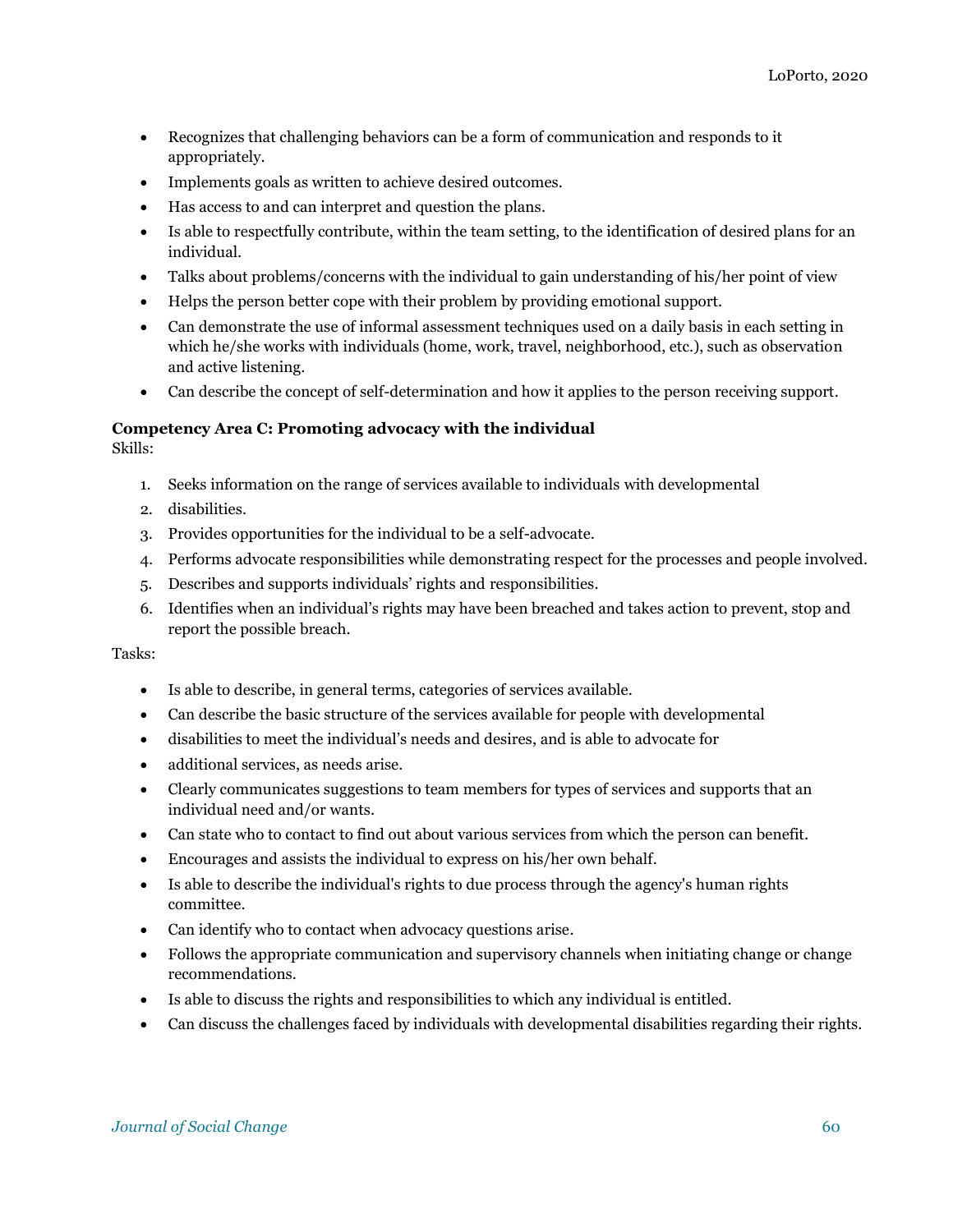# **Competency Area D: Facilitating personal growth and development**

Skills:

- 1. Demonstrates the ability to effectively teach skills to people supported.
- 2. Recognizes the individual's need for teaching, and preferred style for learning, and can perform individualized teaching based on this information.
- 3. Assesses the effectiveness of formal and informal teaching provided and makes adaptations where needed.

### Tasks:

- Demonstrates the ability to follow a plan for successful teaching.
- Takes advantage of informal opportunities to teach.
- Is able to teach in a group setting.
- Is able to identify the effectiveness of the teaching plans.
- Can describe the way in which the individual prefers to learn.
- Listens to and observes the individual, while he/she performs skills related to teaching provided, to determine if the individual has learned the desired skill.

## **Competency Area E: Facilitation of supports and services**

Skills:

- 1. Assists in the development, implementation and on-going evaluation of service plans that are based on the individual's preferences, needs and interests.
- 2. Continuously shares observations, insights, and recommendations with the individual and his/her support team.

#### Tasks:

- Is able to implement service plans, as written.
- Continuously evaluates the service plans and makes recommendations, as needed.
- Engages the individual in service planning discussions and activities.
- Shares information in an organized, timely and sensitive manner.
- Shares direct input from the individual and his/her support team members.

# **Goal 2: Building and Maintaining Positive Relationships**

# **Competency Area F: Building and maintaining relationships**

Skills:

- 1. Supports individuals to overcome barriers and challenges to establishing and maintaining a network of relationships and valued social roles.
- 2. Demonstrates the ability to identify the individual's personal strengths, interests and needed supports for community involvement.
- 3. Demonstrates strategies to encourage and build the individual's self-confidence.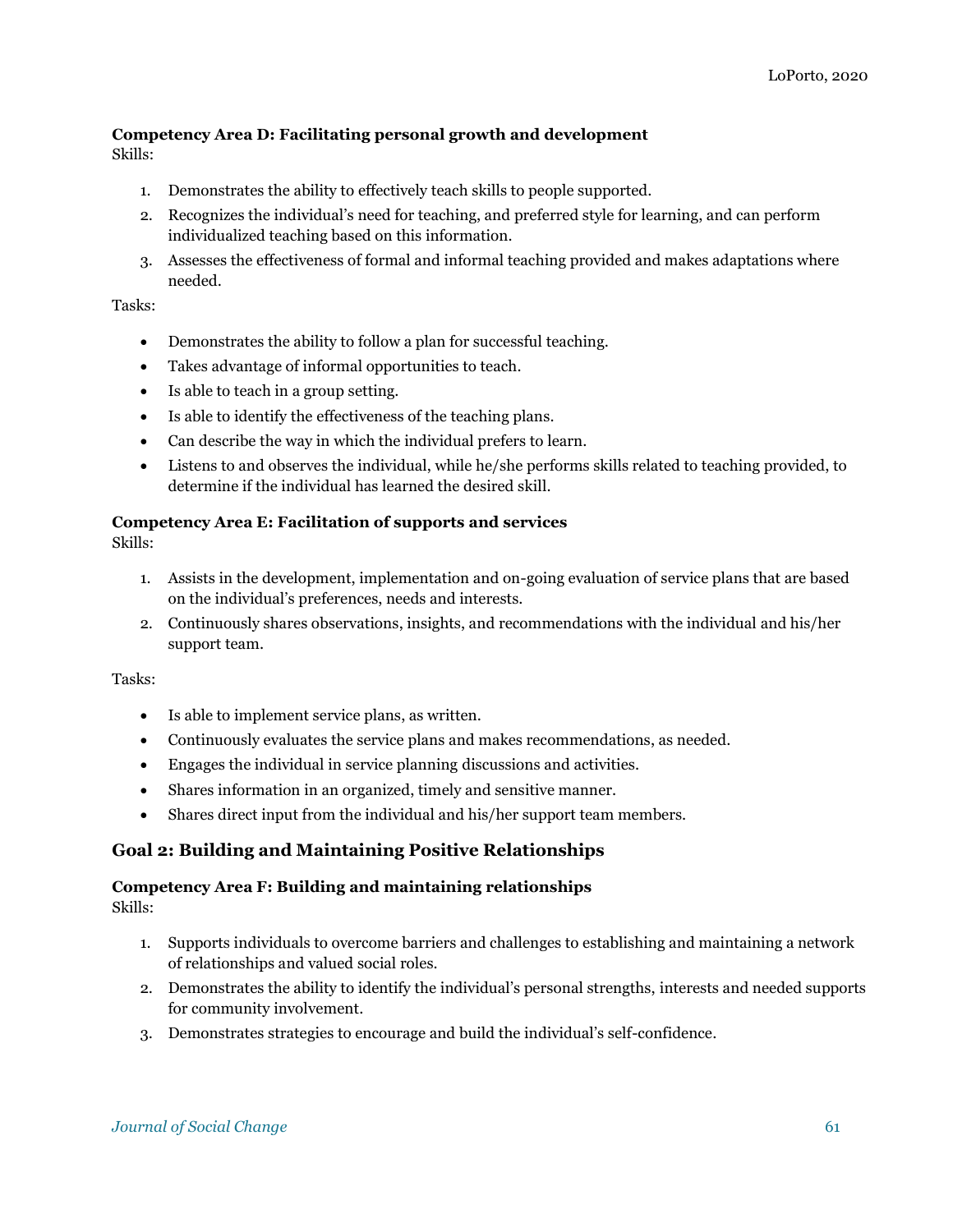Tasks:

- Encourages the use of social skills to develop and maintain positive relationships.
- Follows the sexual consent status and values of the individual being supported.
- Assists in teaching social skills to develop and maintain positive relationships.
- Supports the person in exploring and practicing faith, religion, spiritual and cultural interests without personal bias.
- Identifies likes and dislikes and matches interests and people with available events and activities in the neighborhood and community.
- If the person desires, supports the person to choose a method to observe his/her faith/religion/spirituality/culture/ethnicity, and make connections with other community members without staff imposing their own values.
- Based upon the individual's desires, supports the person to become a valued member and active participant in groups in his/her faith/spiritual community by looking for opportunities for the person to be included in spiritual activities with their ethnic/cultural group.
- Assists the individual to recognize and take pride in his/her abilities and achievements.

# **Competency Area G: Creating meaningful relationships**

Skills:

- 1. Uses a range of effective communication strategies and skills to establish a collaborative relationship with the person.
- 2. DSP modifies own communication to ensure understanding and respect.
- 3. Develops trust by communicating empathetically.
- 4. Recognizes the impact of the possible discrepancies between the individual's chronological age and developmental age when communicating.

- Uses a polite tone of voice.
- Encourages the person to express him/herself.
- Recognizes and respects individual's need for periods of quiet, non-communication time.
- Speaks, models, signs, shows pictures and objects or uses adaptive equipment in ways. that the person understands, according to their plan
- Identifies likes and dislikes, wants and needs, by the person's verbal and non-verbal
- communication as well as in context with personal history and input from friends, relatives and professionals.
- Includes the individual in the conversation, by speaking with the individual, not about the individual.
- Avoids making assumptions about an individual's cognitive abilities based on his/her communication abilities.
- Uses a variety of communication techniques to meet the individual's needs.
- Demonstrates caring through body language, tone, and providing adequate time for communication.
- Demonstrates active listening by repeating words or gestures, asking questions, and validating feelings.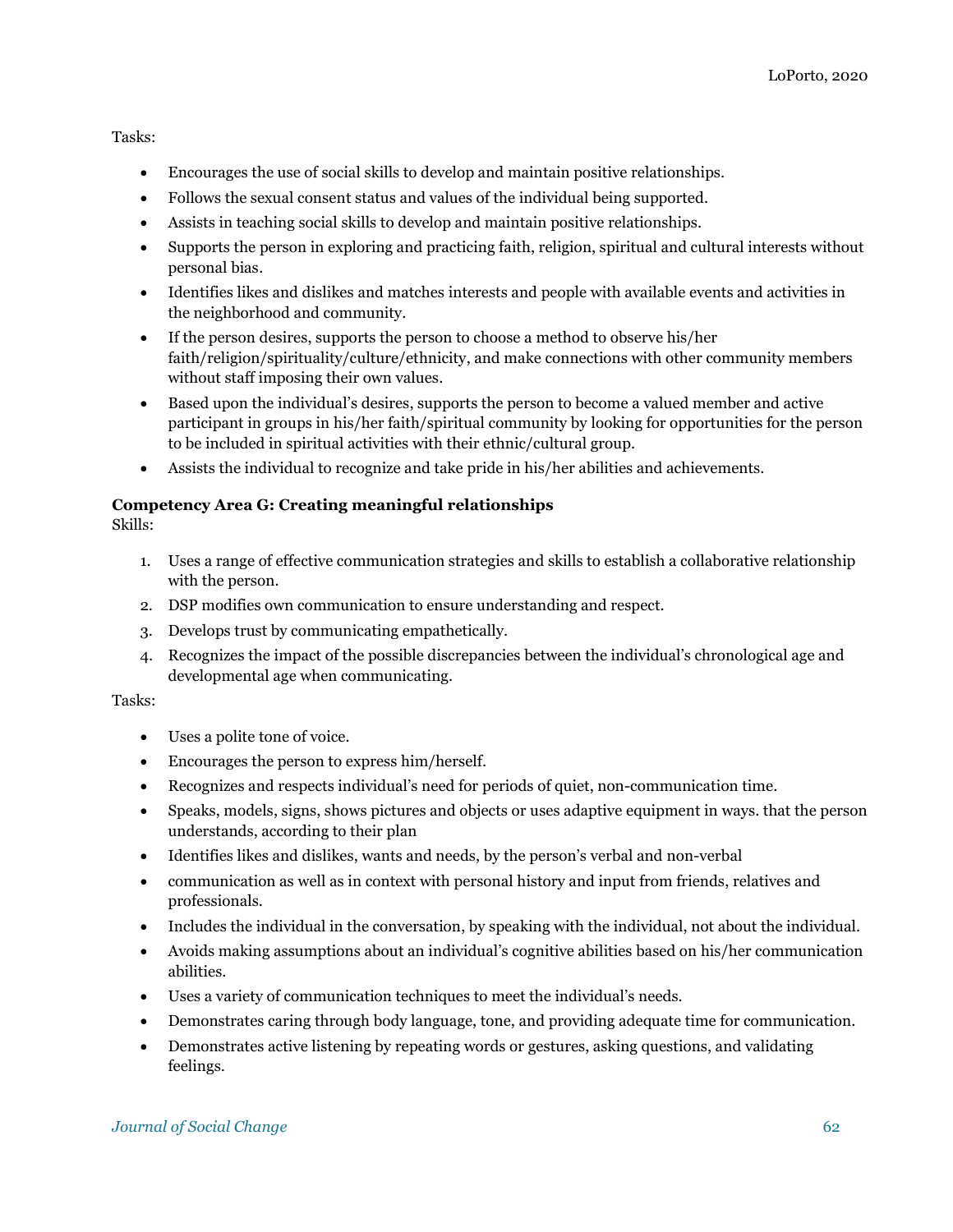# **Goal 3: Demonstrating Professionalism**

#### **Competency Area H: Developing professional relationships** Skills:

1. Demonstrates respect in all professional relationships.

# Tasks:

- Respects friends and family members through his/her actions and words.
- Actively listens to and take actions related to expressed concerns and passes information along to appropriate personnel members.
- Demonstrates tolerance and acceptance with others
- Develops positive and productive relationships with his/her coworkers, supervisor, and other colleagues.
- Is able to empathize and effectively communicate with family and friends of the individual.

# **Competency Area I: Exhibiting professional behavior**

Skills:

1. Demonstrates the following desirable professional qualities in the worksite: professional demeanor, attention to punctuality and attendance policies, reliability, flexibility, and pleasantness.

Tasks:

- Demonstrates courtesy to others and contributes to a positive team atmosphere.
- Complies with agency regulations and policies related to dress, confidentiality, professional appearance and use of electronic devices.
- Arrives at work on time, limits use of unscheduled absences, accurately signs in and out.
- Continuously engages in productive activity while at work.
- Is open to doing things in a variety of ways.
- Serves as a positive role model and team member.
- Respects personal and professional boundaries.
- Follows through on all projects and responsibilities.
- Readily adapts to changes in work assignments.
- Approaches problems in a solution-oriented manner.
- Diverts communication related to problems and dissatisfaction from peers to appropriate. channels to effect improvement or resolution.

# **Competency Area J: Showing respect for diversity and inclusion**

Skills:

- 1. Demonstrates respect in all matters relating to diversity and inclusion
- 2. Demonstrates the awareness, attitude, knowledge and skills (i.e. cultural competence) required to provide effective support to those we serve from any ethnic, racial, sexual orientation, religion, gender, socio-economic, age or disability group, as well as any other component diversity groups.

- Shows respect for others' values without imposing their own
- Demonstrates a willingness to accept and respect all components of human diversity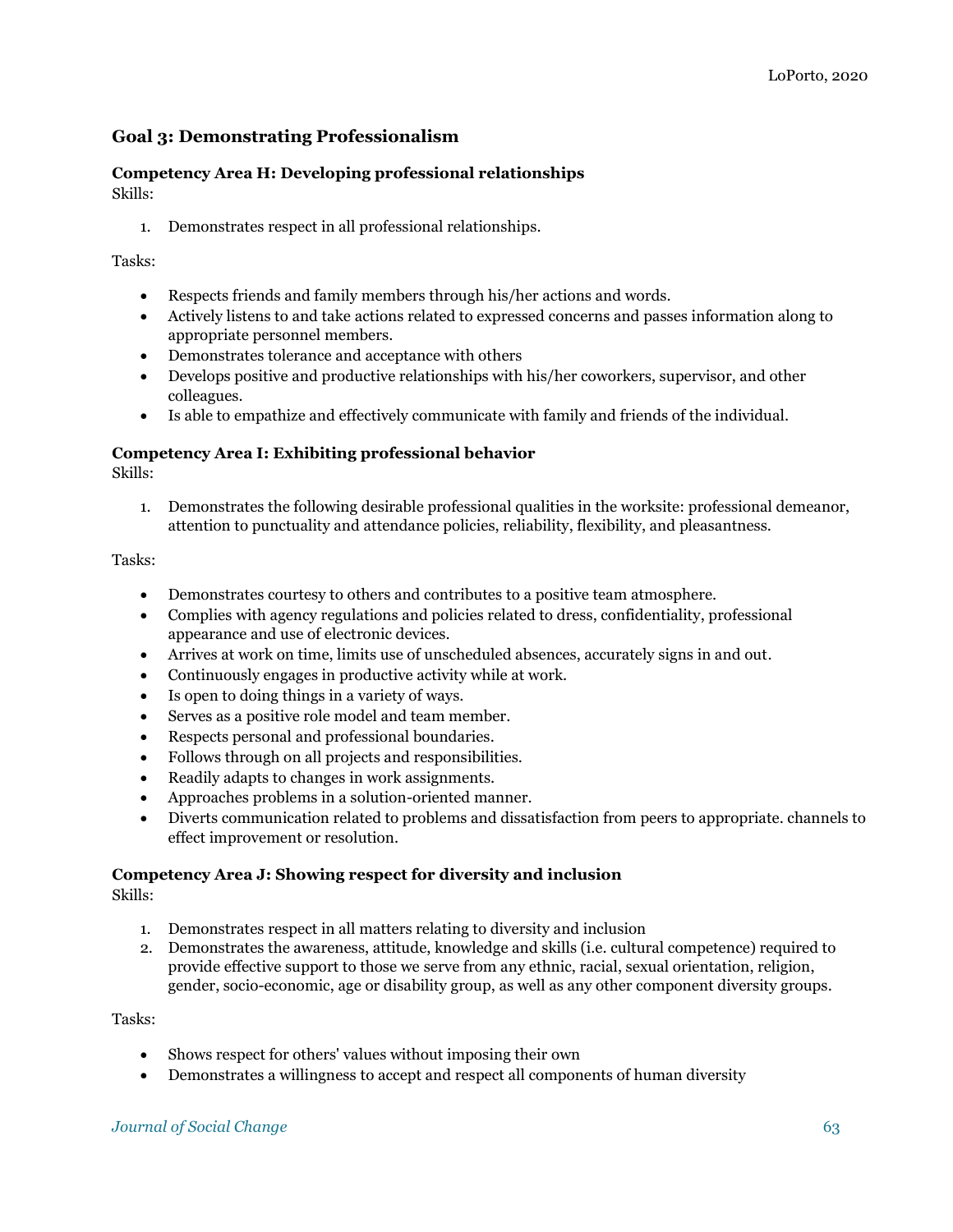- Treats individuals served, families and co-workers equitably
- Can articulate personal biases and does not let their personal biases affect their work and seeks support when needed
- Can describe cultural biases and personal differences that might have an effect on interpersonal relationships when working with individuals, families and co-workers/team members.
- Demonstrates the cultural competence required to provide effective support to those we serve.
- Can discuss the concepts of fairness and respect, and the impact that discrimination based on disability, race, gender, religion, etc., has on people.
- When the DSP recognizes that an individual is being discriminated against, he/she is able to serve as an ally to the individual by intervening to stop the inappropriate comments/actions against the individual.
- When a DSP recognizes that an individual is being discriminated against, he/she reports it according to agency procedure.
- Can effectively communicate with those we support regarding their abilities and challenges they may face.
- Demonstrates sensitivity to the lasting effects that discrimination can have on individuals.
- Supports culture and gender specific preferences for health and personal care in accordance with agency policy.
- Identifies and reports the possible disparities in health care delivery that often negatively impact the individuals supported.

## **Competency Area K: Creating meaningful documentation records**

Skills:

1. Maintains accurate records by collecting, compiling, evaluating data and submitting it in a timely manner to the appropriate sources.

Tasks:

- Notes are recorded in the proper place and in the proper format.
- Notes are signed and dated, according to agency policy.
- Documentation is thorough, including data where required, baseline information, etc.
- Documentation is done on time, according to agency policy.
- Maintains standards of confidentiality and ethical practice.
- Recorded communication should reflect progress and choices made in a manner that would be clearly understood by a reader unfamiliar with the person or program.
- Clearly and effectively communicates information through his/her documentation practices.

#### **Competency Area L: Education, training, and self-development activities** Skills:

- 1. Demonstrates enthusiasm for learning the knowledge and skills required to perform the job.
- 2. Readily seeks and accepts feedback to improve performance.
- 3. Applies knowledge and skills gained to the job.

- Attends, actively participates in, and successfully completes all required training sessions
- Asks mentors and supervisors to share best practices.
- Is open to and accepting of developmental feedback.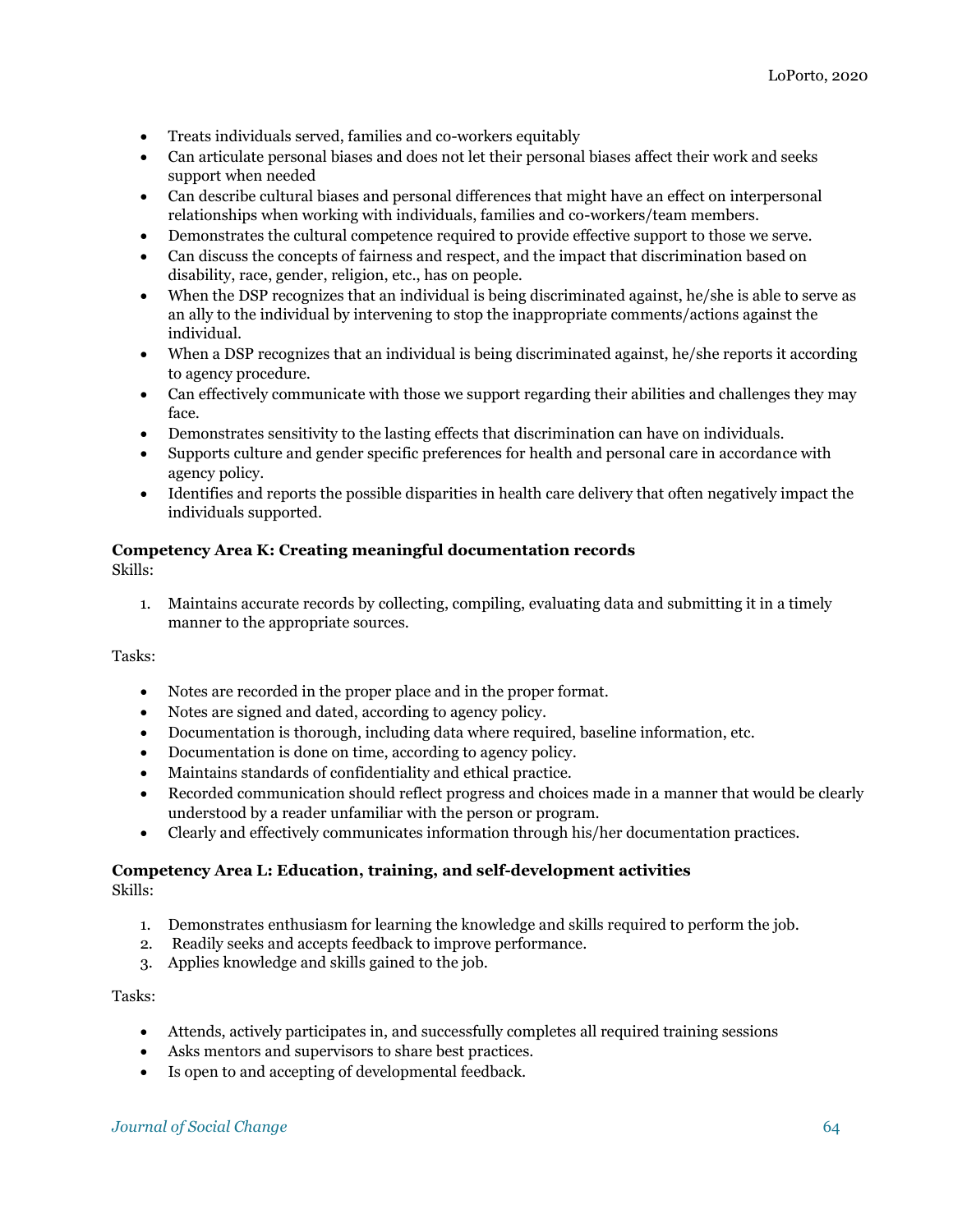- Seeks to learn from mistakes; avoids defending mistakes.
- Discusses application of skills with supervisor/mentor prior to use.
- Demonstrates the ability to learn and apply new and innovative techniques.
- Demonstrates the skill to his/her designated experienced staff or supervisor.
- Receives feedback and applies it to improve skill proficiency on the job.

#### **Competency Area M: Organizational participation**

Skills:

- 1. Adheres to and promotes the mission, culture and practices of the organization
- 2. Participates in the work of the organization in a positive way by using problem solving skills.
- 3. Adheres to corporate compliance policies and procedures.

#### Tasks:

- Is able to articulate the agency mission and culture in his/her own words and describe how his/her job and everyday activities help support the agency mission.
- Is able to apply, demonstrate, and incorporate the agency mission and culture into everyday practice.
- Participates in the identification of problems.
- Participates in the identification of the causes of problems.
- Actively participates in the identification of solutions.
- Examines options and is open to input.
- Successfully completes training on corporate compliance topics.
- Can access the organization's corporate compliance procedures documents.
- Follows the organization's corporate compliance procedures.
- Recognizes and reports fraudulent behaviors.

#### **Competency Area N: Exhibiting ethical behavior on the job**

Skills:

1. Knows, understands and follows the NADSP Code of Ethics.

- Can access and discuss the 9 aspects NADSP Code of Ethics:
	- o Primary allegiance is to the person receiving support
	- $\circ$  Supports the physical, emotional and personal well-being of the person receiving services
	- o Shows integrity and responsibility by assisting people to live self-directed lives while, fostering a sense of partnership with the person supported
	- o Respects and safeguards the confidentiality and privacy of the people served
	- o Promotes and practices justice, fairness and equity for people served while affirming human and civil rights and responsibilities
	- o Shows respect for the uniqueness of each person served and value for the persons unique qualities
	- o Assists people served to develop and maintain meaningful relationships with other people
	- o Support the persons served to direct the course of their own lives
	- o Advocates for the people supported for justice, inclusion and full community participation
- Seeks out clarification when not sure about issues around ethics.
- Begins to put the NADSP Code of Ethics into practice.
- Routinely puts the NADSP Code of Ethics into practice.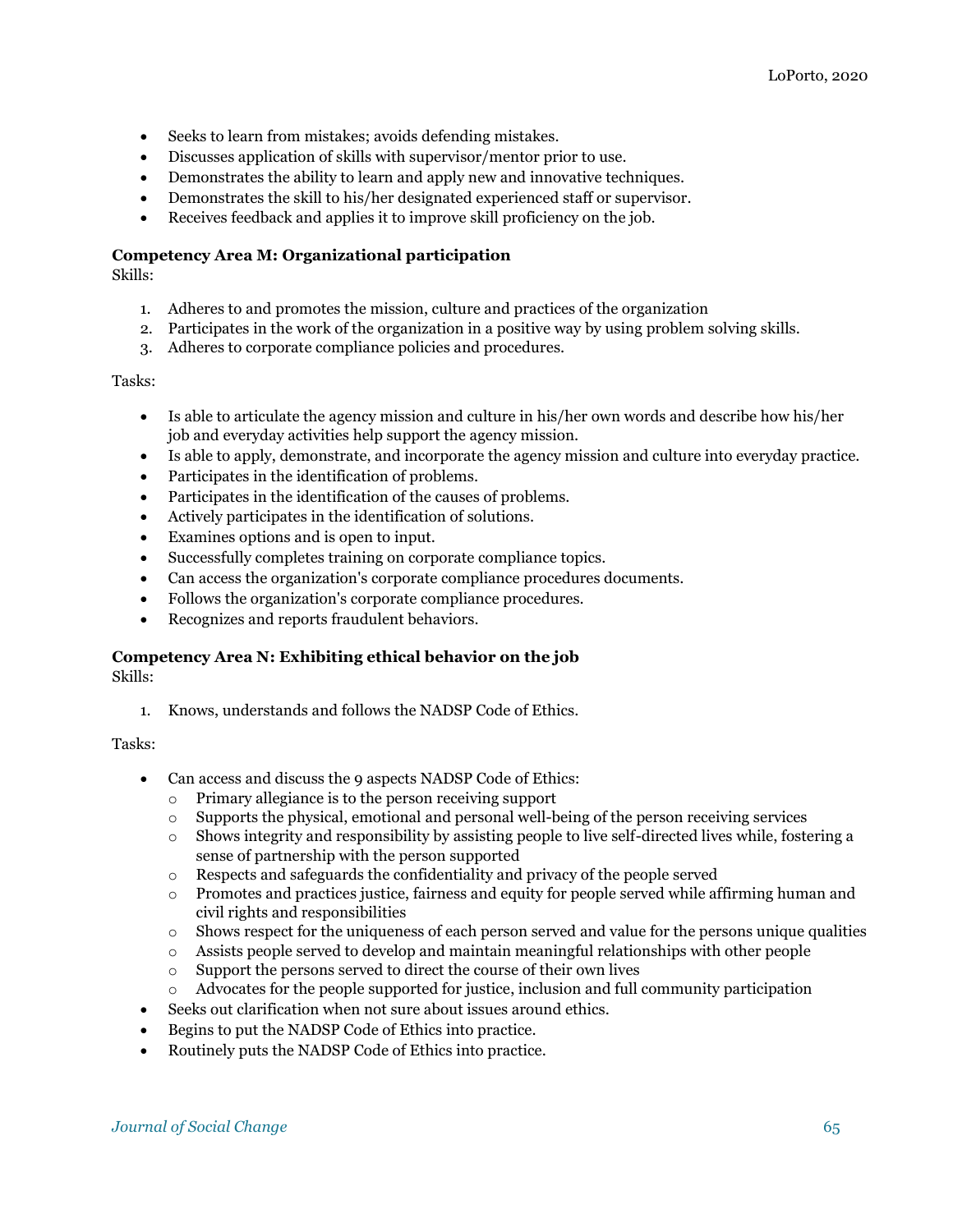# **Goal 4: Supporting Good Health**

# **Competency Area O: Promoting positive behavior and supports**

Skills:

- 1. Demonstrates teamwork with the individual, co-workers and family in implementing positive behavioral support strategies consistent with available behavior support plans.
- 2. Demonstrates effective methods to teach positive behaviors and support existing positive behaviors.
- 3. Assess strategies to evaluate how environmental factors affect behavior.

## Tasks:

- Accepts and uses feedback to implement positive behavior supports.
- Provides feedback on the effects of the approaches taken.
- Encourages and recognizes positive behaviors by using praise and various reinforcers effectively.
- Is a role model for positive behavior.
- Uses the preferred mode of communication to offer cues to promote positive behaviors.
- Can articulate ways in which environmental factors can have an impact on behavior.
- Proactively reduces previously identified stressful environmental factors such as noise, light, and heat.

## **Competency Area P: Supporting health and wellness**

Skills:

- 1. Demonstrates and assists in nutritious meal planning and food preparation, storage and handling procedures.
- 2. Demonstrates knowledge and understanding of an individual's medical, physical, psychological, and dental health care needs.
- 3. Demonstrates knowledge of and uses accepted methods to prevent illness and disease and teaches prevention methods to the individual.
- 4. Recognizes and responds in a timely manner to signs and symptoms of illness/injury and medical emergencies.
- 5. Provides a safe and clean environment for the individual based on skill level and risks.
- 6. Accurately documents and adequately protects all health information.
- 7. Understands and can implement daily health practices to support good health.

- Teaches dining skills according to the individual's needs.
- Assists individuals to use clean, healthy practices when preparing meals
- Adheres to allergy alerts, texture, portion size, and other alerts related to the special requirements of the individual.
- Can discuss the health care information needed to support that person.
- Reviews the person's plan of nursing services to gain a better understanding of the individual's health care needs.
- Can describe general changes in behavior that could be a sign of a possible health-related concern.
- Assists and advocates for individual, as needed and appropriate, to facilitate and optimize informed health care services.
- Assists individual in the safe use and maintenance of adaptive equipment.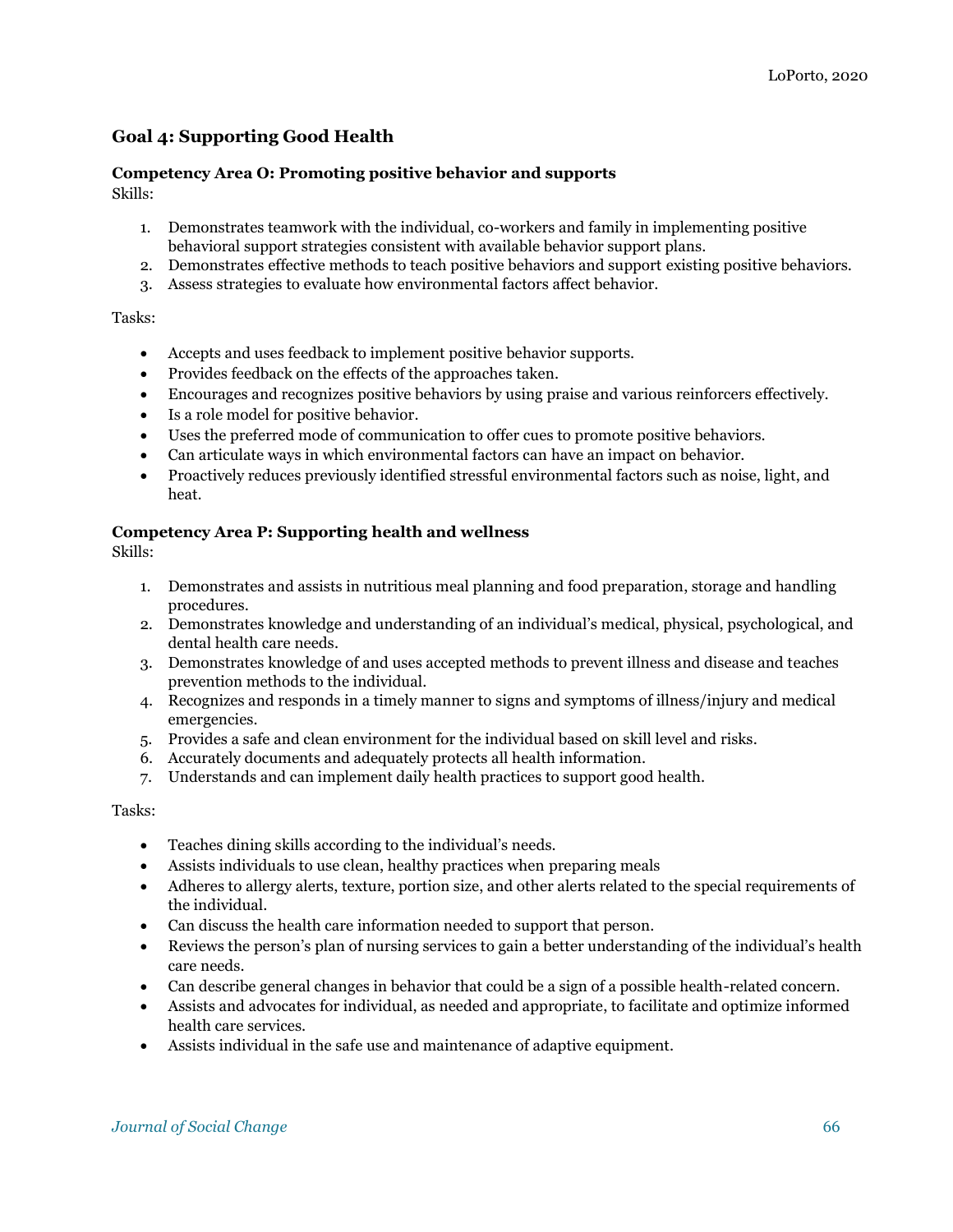- Follows and can articulate the reasons for procedures that support special populations; such as aging individuals, individuals with diabetes, Prader-Willi syndrome, Autism Spectrum disorders, and those with dual diagnoses.
- Able to understand person's normal behavior and recognizes changes that may indicate health concerns.
- Communicates observed health care concerns to the necessary support network.
- Can state why a person is receiving a specific medication or treatment, as well as the intended effects of that medication or treatment.
- Monitors and reports any adverse side effects of medication or treatments provided.
- Assists, as needed, in healthcare activities of daily living (ADLs), such as oral hygiene and personal care.
- Successfully achieves Medication Administration Certification (AMAP), if required by the individual, support setting or agency policy.
- If Medication Administration Certified (AMAP), the DSP assures that medications are accurately administered and recorded in keeping with agency policy and professional performance standards.
- Can discuss ways in which healthy personal care and hygiene practices prevent illness.
- Is able to identify when an individual is experiencing an illness or injury and responds according to established protocols.
- Able to access emergency phone numbers, such as 911 or EMS.
- Achieves and maintains CPR, first aid and other certifications according to agency policy.
- Assists in securing needed medical appointments in a timely manner (scheduling, arranging transportation, supporting questions and explanations, following agency protocols on consult sheets, documentation, etc.)
- Correctly uses standard precautions, especially hand washing, and can explain the underlying concepts of personal and environmental contamination.
- Uses personal protective equipment (PPE), such as gloves, gowns and masks, when appropriate.
- Frequently cleans and requests replacement of toothbrushes, vaporizers/humidifiers and other ordinary and specialty equipment according to the individual's health plan, standard medical practice, and the manufacturer's instructions.
- Documents the individual's health status, medications, medical needs and appointments, as required.
- Maintains and protects all protected health information (PHI) as directed by the HIPAA legislation.
- Uses appropriate and safe turning, positioning and transfer techniques to support skin and bone integrity and effectively meet individual's unique needs.
- Demonstrates holistic approaches that recognize importance of practices as it relates to appropriate and adequate diet and nutrition, rest and exercise, stress reduction, and smoking cessation.
- Correctly completes routine and/or urgent health care practices such as tube feeding, insulin administration, colostomy and/or catheter care, and Epi-pen administration.

# **Competency Area Q: Preventing, recognizing, and reporting abuse**

Skills:

- 1. Recognizes concepts related to the prevention of abuse.
- 2. Is able to prevent abuse.
- 3. Correctly follows procedures for mandated reporting and responding.

#### Tasks:

- Can identify abuse as described in the regulations.
- Can discuss the possible impact of abuse on the person.
- Can prevent, stop, safeguard against, and report abuse according to the OPWDD policy.

#### *Journal of Social Change* 67 **67**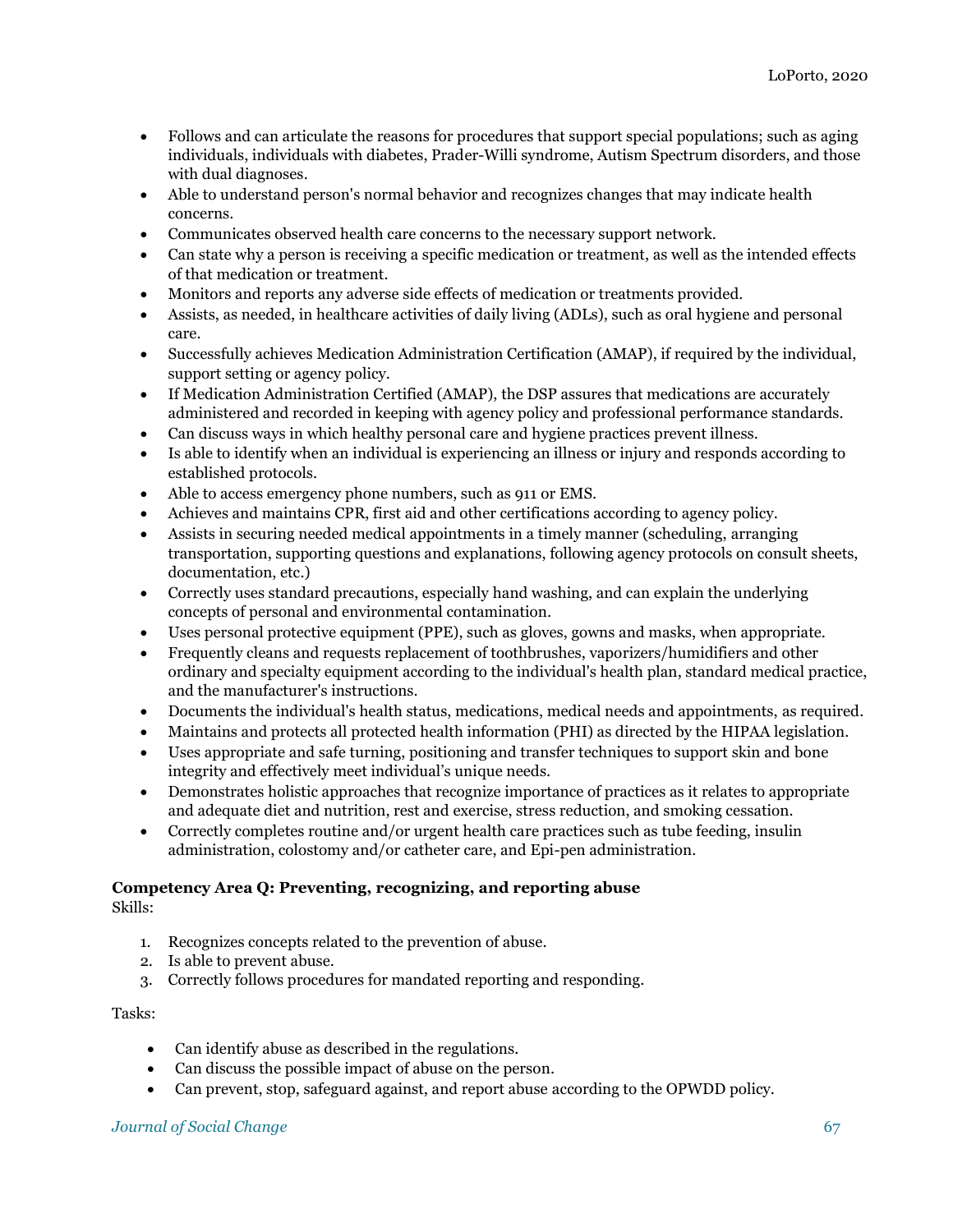- Develops a deeper understanding of an individual and can describe how changes in his/her mood, interpersonal interactions, and behavior could be an indicator of abuse.
- Can provide examples of the range and nuances of abuse and respond according to agency and OPWDD policy.
- Can effectively intervene so that abuse does not occur
- Can identify triggers and warning signs that indicate abuse might be likely to occur.
- Assists the team and individual to put in place a plan to prevent further incidences.
- Fulfills their obligation to report possible abuse regardless of who allegedly committed the abuse.
- Reports possible abuse to the appropriate person in a timely manner.
- Cooperates with the investigative process.

# **Goal 5: Supporting Safety**

## **Competency Area R: Supporting safety**

Skills:

- 1. Demonstrates skill in applying the principles and practices of the OPWDD PROMOTE (Positive Relationships Offer More Opportunities to Everyone)
- 2. Demonstrates respect for the safety of all others.

#### Tasks:

- Supports the individual's connections to others, self-confidence and opportunities for relaxation and recreation (Green Zone) to decrease the possibility of a crisis occurring.
- When the individual is unable to cope with stress (Yellow Zone), the DSP is able to effectively use the following R-Star techniques: Reassessment, Reassurance, Repeat-Ask-Validate, Remind, and Restore.
- Can discuss an individual's vulnerabilities, strengths and potential irritants and effective supports.
- Intervenes effectively when a person is a danger to him/herself and/or others (Red Zone).
- Works to repair and restore the environment and peoples' emotions after a crisis situation (Red Zone).
- Intervenes in a crisis by managing the physical and social environment in an attempt to de-escalate the situation and promote the safety of the individual, co-workers and others.
- Participates in the review of crisis situations with the individual, families and team members to determine the need for ongoing supports and make plans to avoid future crises.

# **Competency Area S: Supporting safety**

Skills:

- 1. Supports the safety of all individuals in everyday situations.
- 2. Follows proper safety procedures in transportation situations.

#### Tasks:

- Is able to operate emergency equipment, as required.
- Reports to appropriate personnel any detected problem with emergency equipment, or the need for emergency supplies.
- Seeks out and reports potential hazards related to fire, ice, etc.
- Adheres to agency policies, requirements and regulations.
- Can properly operate transportation equipment, such as the lift, and secure wheelchairs, oxygen, and other equipment.
- If operating a vehicle, maintains a current NYS driver's license consistent with agency requirements.

# *Journal of Social Change* 68 **68**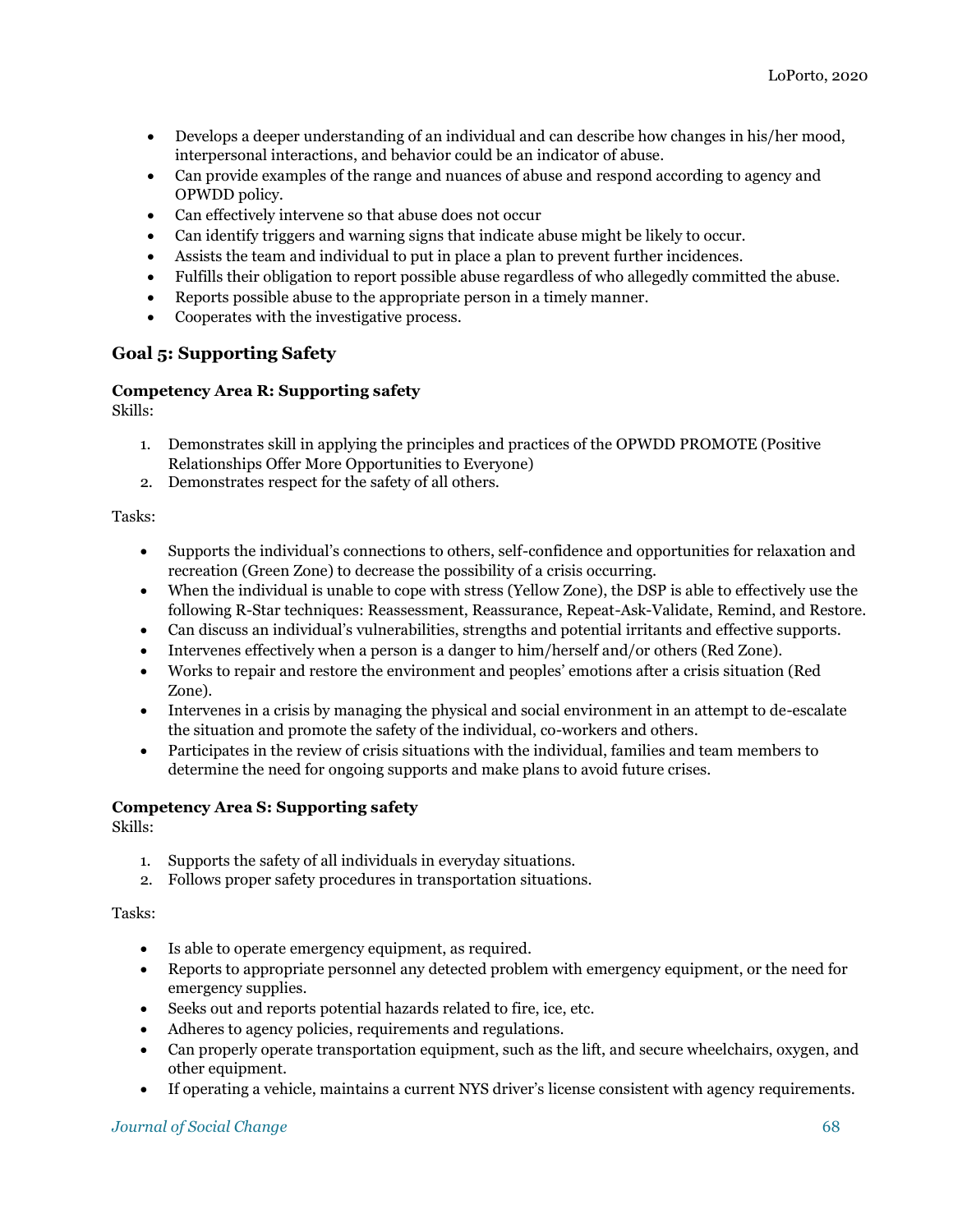Operates the vehicle in a safe and courteous manner consistent with New York State driving laws.

# **Competency Area T: Ensuring safety of individuals during environmental emergencies** Skills:

1. Understands and can carry out plans for responding to environmental emergencies.

Tasks:

- Can describe and implement the personal protection plan based on the needs of the individual being supported.
- Is aware of and can execute specific emergency preparedness plans for the location in which he/she works.
- Actively participates in and documents the fire escape drills conducted in the location, according to agency policy.

# **Goal 6: Having a Home**

## **Competency Area U: Supporting people to live in the home of their choice** Skills:

- 1. Supports the individual by supporting a comfortable home environment.
- 2. Supports daily activities and accesses additional skilled supports as needed.

Tasks:

- Demonstrates respect by acknowledging that the location is the individual's home or the individual's family home, not the staff's work site.
- Can describe the physical environment of the support setting.
- Follows the rules and guidelines in the home.
- Can describe the individual's daily routine and assists with the routine based on the individual's needs and desires.
- Assists the individual with routine household chores according to the individual's needs (i.e. changing light bulbs, placing decorations outside, etc.).
- Assists the individual to develop his/her skills and activities based on the abilities and
- needs of the individual.
- Assists the individual to become as self-sufficient as possible with transportation needs and refers for travel training when necessary.
- Assists the individual to develop his/her household management skills, based on the individual's needs.

# **Goal 7: Being Active and Productive in Society**

# **Competency Area V: Supporting active participation in the community** Skills:

1. Supports community participation and contribution.

- Implements plans, as directed, to promote community connections.
- Supports community connections and activities through personal interest,